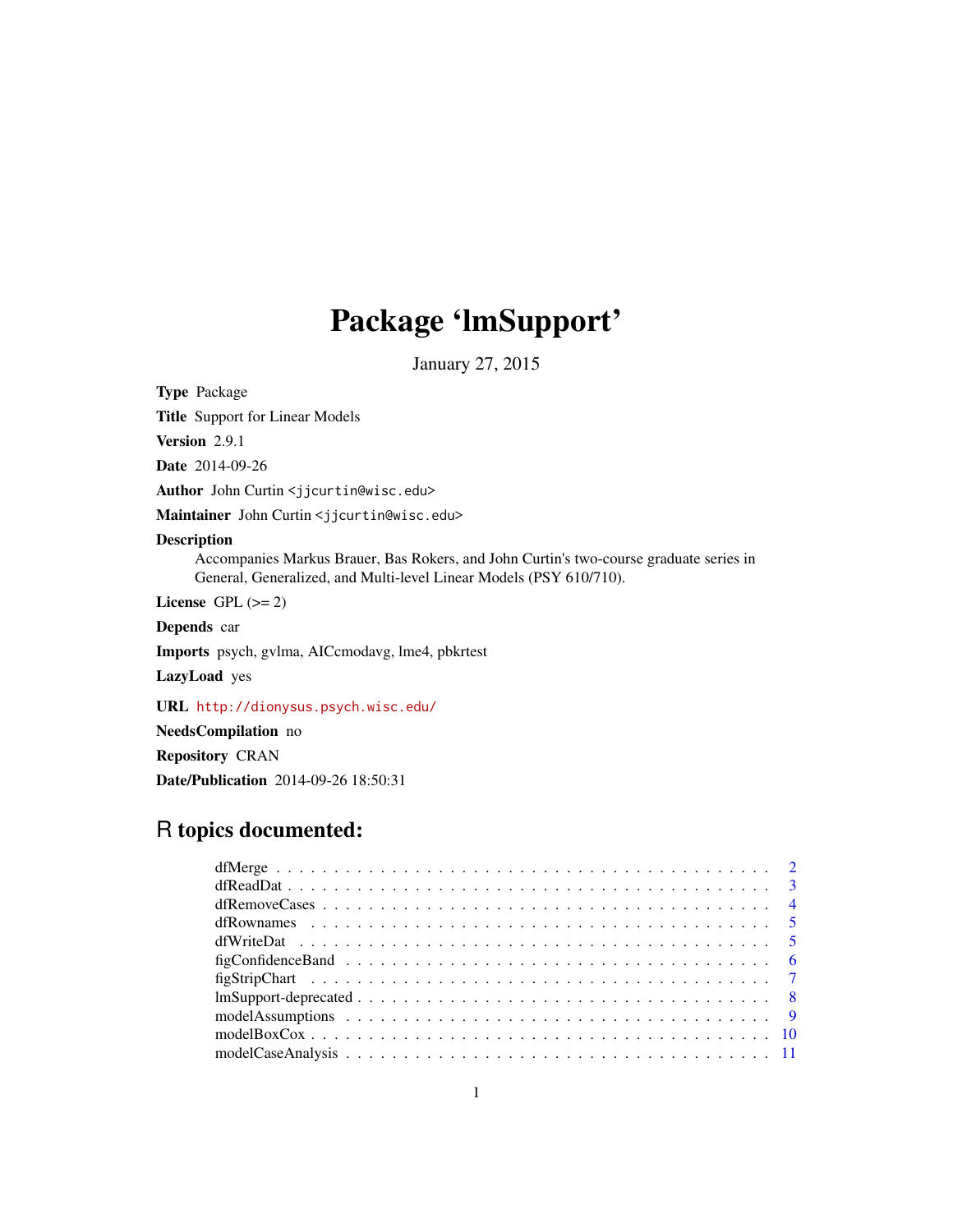#### <span id="page-1-0"></span>2 dfMerge

| Index | 28 |
|-------|----|
|       |    |
|       |    |
|       |    |
|       |    |
|       |    |
|       |    |
|       |    |
|       |    |
|       |    |
|       |    |
|       |    |
|       |    |
|       |    |
|       |    |
|       |    |
|       |    |
|       |    |

<span id="page-1-1"></span>

dfMerge *Merges two data frames*

### Description

Merges variables from two data frames (DataX, DataY). By default matches on row names but can use other variable names in DataX (ByX) and DataY (ByY) as needed. By default, includes all cases in DataX and DataY but can limit to only matching (AllX=FALSE, AllY=FALSE) or left join (AllY=FALSE) or right join (AllX=FALSE).

### Usage

dfMerge(DataX, DataY, ByX = 0, ByY = 0, AllX = TRUE, AllY = TRUE)

### Arguments

| DataX | first data frame for merge                                                                                                                                                                                                                                                                                                                                                            |
|-------|---------------------------------------------------------------------------------------------------------------------------------------------------------------------------------------------------------------------------------------------------------------------------------------------------------------------------------------------------------------------------------------|
| DataY | second data frame for merge                                                                                                                                                                                                                                                                                                                                                           |
| ByX   | Name of variable in DataX to match cases on. Column can be specified by name<br>or number. Default is 0 which uses rownames                                                                                                                                                                                                                                                           |
| ByY   | Name of variable in DataY to match cases on. Column can be specified by name<br>or number. Default is 0 which uses rownames                                                                                                                                                                                                                                                           |
| AllX  | logical; if TRUE, then extra rows will be added to the output, one for each row<br>in DataX that has no matching row in DataY These rows will have NAs in those<br>columns that are usually filled with values from dY. The default is TRUE, so<br>that all rows with data from both dX and dY are included in the output. In other<br>words, it is the union of these two dataframes |
| AllY  | analagous to AllX but for DataY                                                                                                                                                                                                                                                                                                                                                       |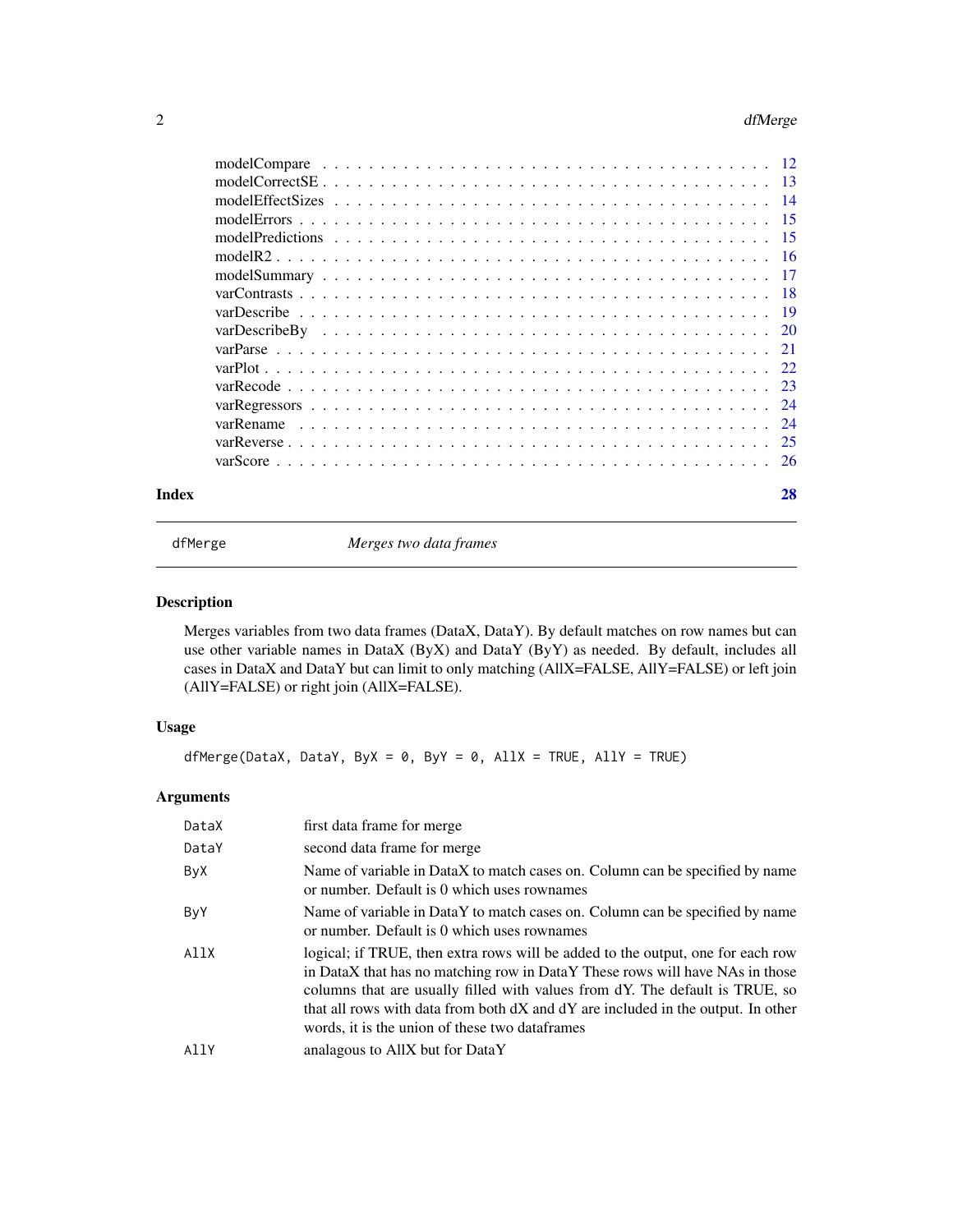#### <span id="page-2-0"></span>dfReadDat 3

### Details

see merge() for more details

#### Value

Returns merged data frame

### Author(s)

John J. Curtin <jjcurtin@wisc.edu>

#### See Also

merge

### Examples

```
dX <- data.frame(v1=c(1,2,3,4,5), v2=c(1,NA,NA,2,4), data=1:5)
rownames(dX) = c(1, 2, 3, 4, 5)dY <- data.frame(v3=c(3,2,1,4,15), v4=c(2,4,5,6,7), data=6:10)
rownames(dY) = c(1, 2, 3, 4, 6)dNew = dfMerge(dX,dY)
```
<span id="page-2-1"></span>

dfReadDat *Opens a tab-delimited dat file with typical Curtin lab settings*

#### Description

Opens a tab-delimited data file with standard Curtin lab format which include using a header and setting delimiter to tab.

If variable named SubID (default) or other text supplied by SubID variable exists in dat file, row names will be set with this variable and then variable is removed from new data frame.

#### Usage

```
dfReadDat(File, SubID = "SubID")
```
### Arguments

| File  | File name for .dat file including extension                                    |
|-------|--------------------------------------------------------------------------------|
| SubID | String to indicate name of SubID variable. Default is 'SubID'. If set to NULL, |
|       | rownames will not be altered                                                   |

### Value

returns a data frame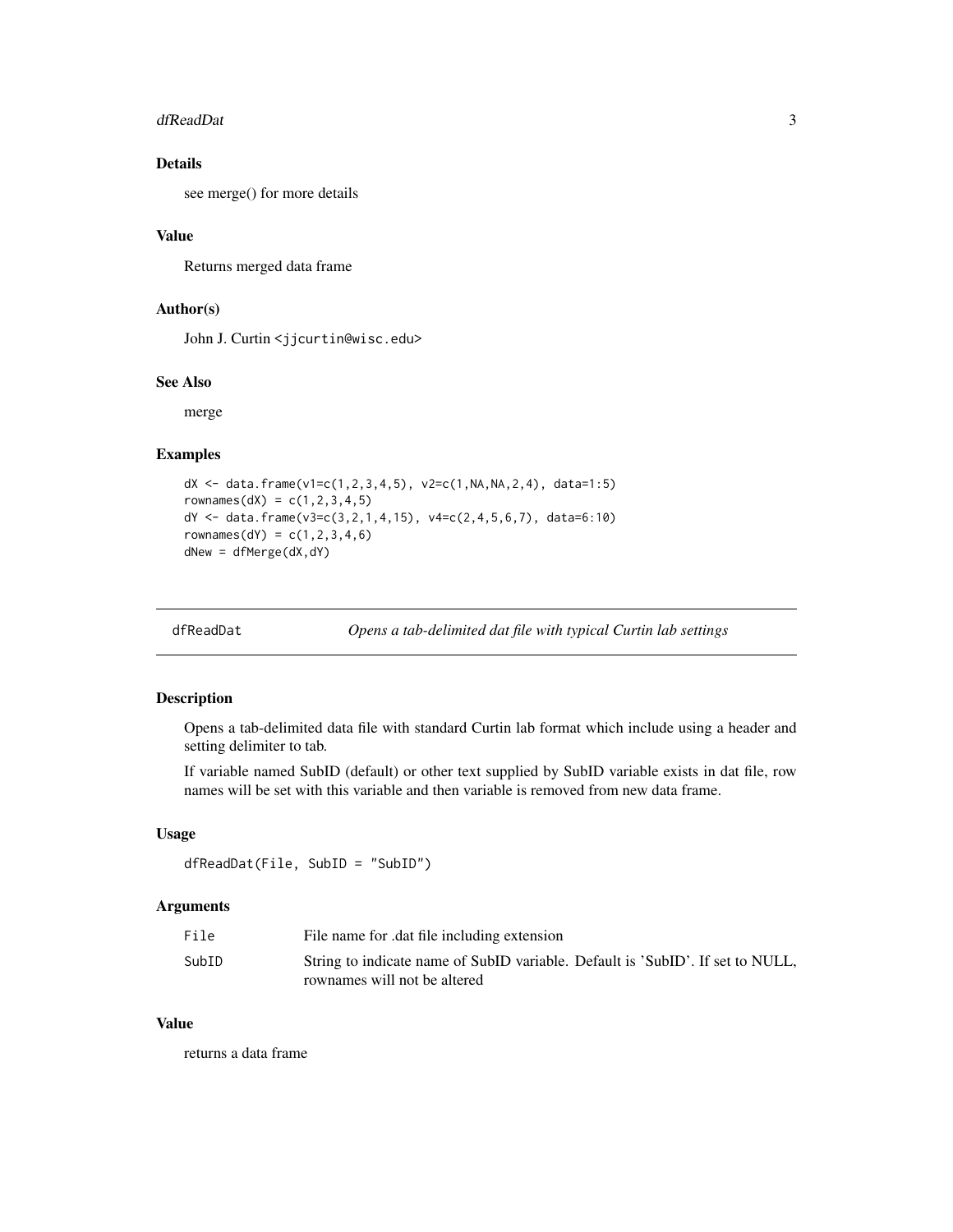#### <span id="page-3-0"></span>Author(s)

John J. Curtin <jjcurtin@wisc.edu>

### See Also

```
read.table(), read.delim(), write.table()
```
#### Examples

```
##dfReadDat('Sample.dat) #not executable unless Sample.dat exists in path
##dfReadDat('Sample.dat, SubID = 'subnum') #not executable unless Sample.dat exists in path
```
<span id="page-3-1"></span>dfRemoveCases *Removes cases from dataframe*

### Description

Removes cases from dataframe. Cases can be numeric or character. If numeric, rownames must be able to be converted to numeric. Returns warning if cases not found in dataframe.

#### Usage

```
dfRemoveCases(Data, Cases)
```
#### Arguments

| Data  | a dataframe                               |
|-------|-------------------------------------------|
| Cases | a vector of numeric or character case IDs |

#### Value

Returns dataframe with cases removed.

### Author(s)

John J. Curtin <jjcurtin@wisc.edu>

- d = dfRemoveCases(Prestige, c('bookbinders')) #data from car package
- d = dfRemoveCases(Davis, c(1,2,4)) #data from car package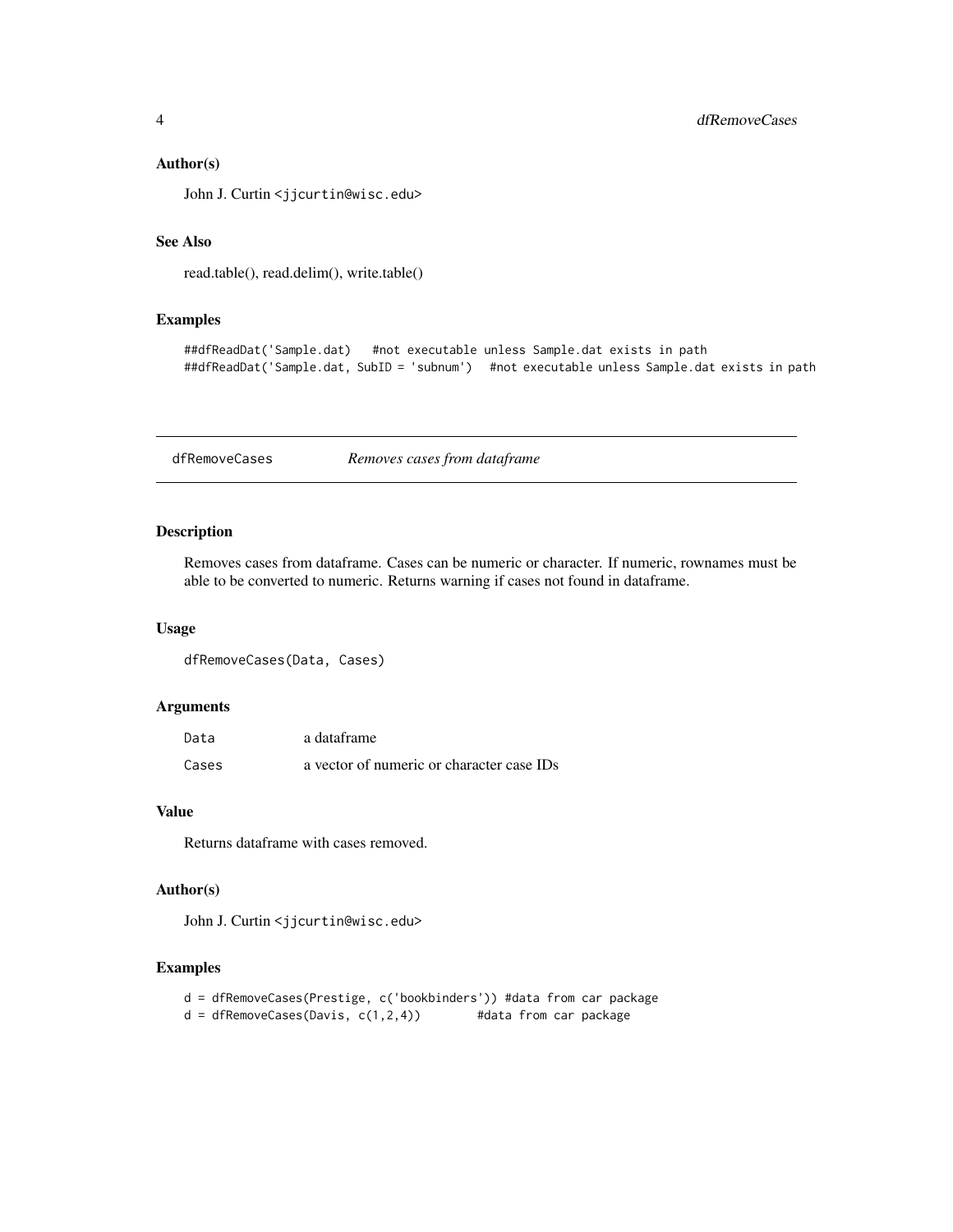<span id="page-4-1"></span><span id="page-4-0"></span>

Sets the row names of the data frame to the variable name listed as SubID. SubID should be text name of variable. Also keeps number of characters constant by default and removes SubID by default

#### Usage

```
dfRownames(Data, SubID = "SubID", FixedWidth = TRUE, Remove = TRUE)
```
#### Arguments

| Data       | a data frame with a variable containing subject ID numbers                                                    |
|------------|---------------------------------------------------------------------------------------------------------------|
| SubID      | Text name of subject ID variable. Default is SubID                                                            |
| FixedWidth | logical. If TRUE (default), all rowames will be the same length by padding with<br>leading $0's$              |
| Remove     | logical. If TRUE (default), the subject ID variable will be removed from data<br>frame after setting rownames |

#### Value

Returns data frame with rownames set (and SubID removed if requested)

### Author(s)

John J. Curtin <jjcurtin@wisc.edu>

### Examples

```
d <- data.frame(SubID = c(1,2,3,10,20), v1=c(1,2,3,4,5), v2=c(1,NA,NA,2,4), data=1:5)
d=dfRownames(d)
```
<span id="page-4-2"></span>

| dfWriteDat | Saves dataframe as tab-delimited text file with typical Curtin lab pa- |
|------------|------------------------------------------------------------------------|
|            | rameters                                                               |

### Description

Saves a dataframe as a tab-delimited data file with standard Curtin lab format. Will add rownames as a first column in .dat file and label this column with SubID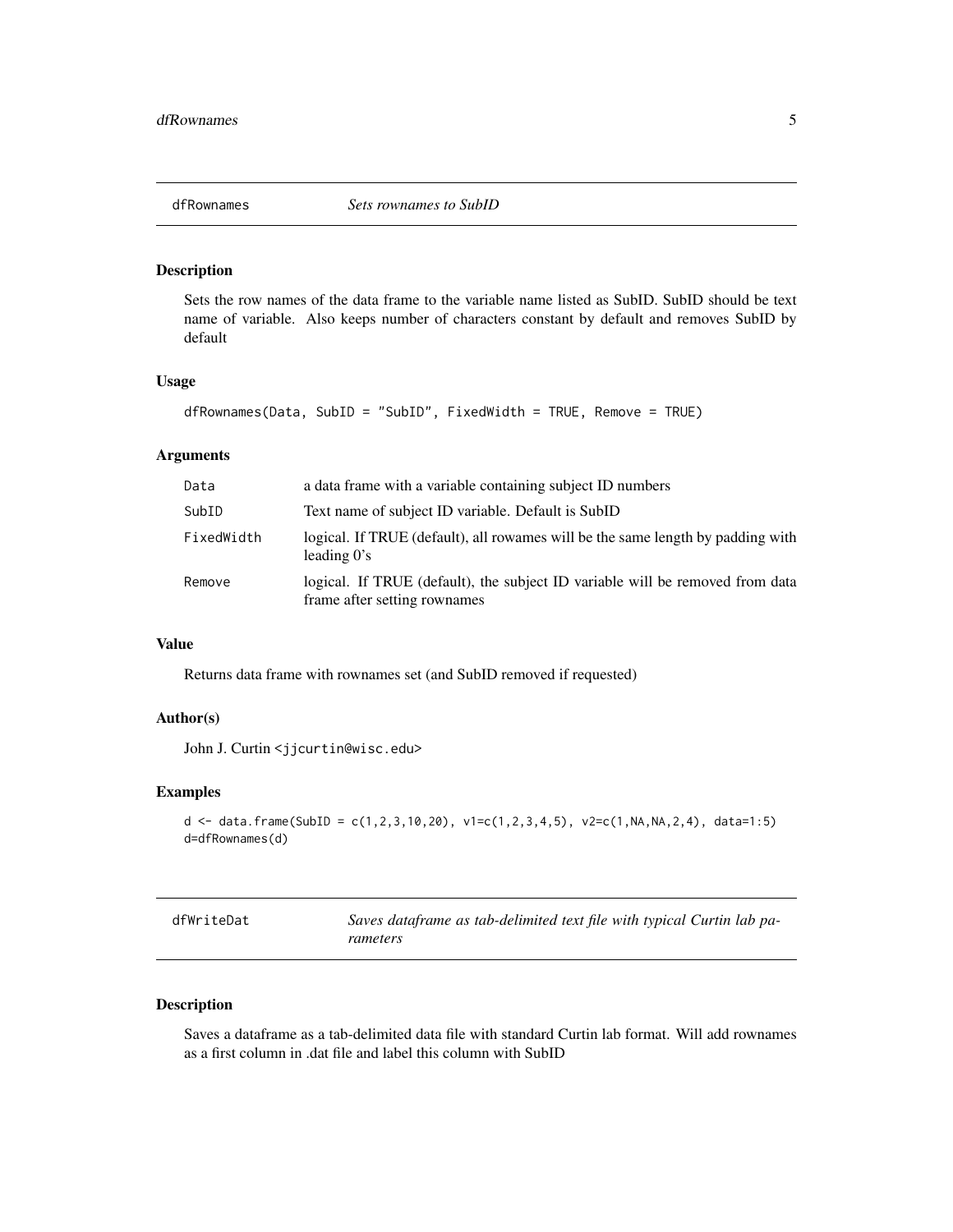#### <span id="page-5-0"></span>Usage

dfWriteDat(Data, File, SubID = "SubID")

#### Arguments

| Data  | a dataframe                                                                                                          |
|-------|----------------------------------------------------------------------------------------------------------------------|
| File  | file name for dat file                                                                                               |
| SubID | Name for new column with data from rownames. If NULL, rownames will not<br>be added to .dat file) Default is 'SubID' |

### Details

Uses these parameters with write.table no append, no quote, separator is tab, no rownames, yes for columnns.

#### Value

no return value but creates .dat file in current wd

### Author(s)

John J. Curtin <jjcurtin@wisc.edu>

### See Also

read.table(), read.delim(), write.table()

### Examples

```
dfWriteDat(Ornstein, File="Test1.dat")
dfWriteDat(Ornstein, File="Test2.dat", SubID = 'ID')
dfWriteDat(Ornstein, File="Test3.dat", SubID = NULL)
```
figConfidenceBand *Creates confidence band for regression line*

#### Description

Adds a confidence band around a regression line in a plot

### Usage

figConfidenceBand(X, Y, CILo, CIHi, Color)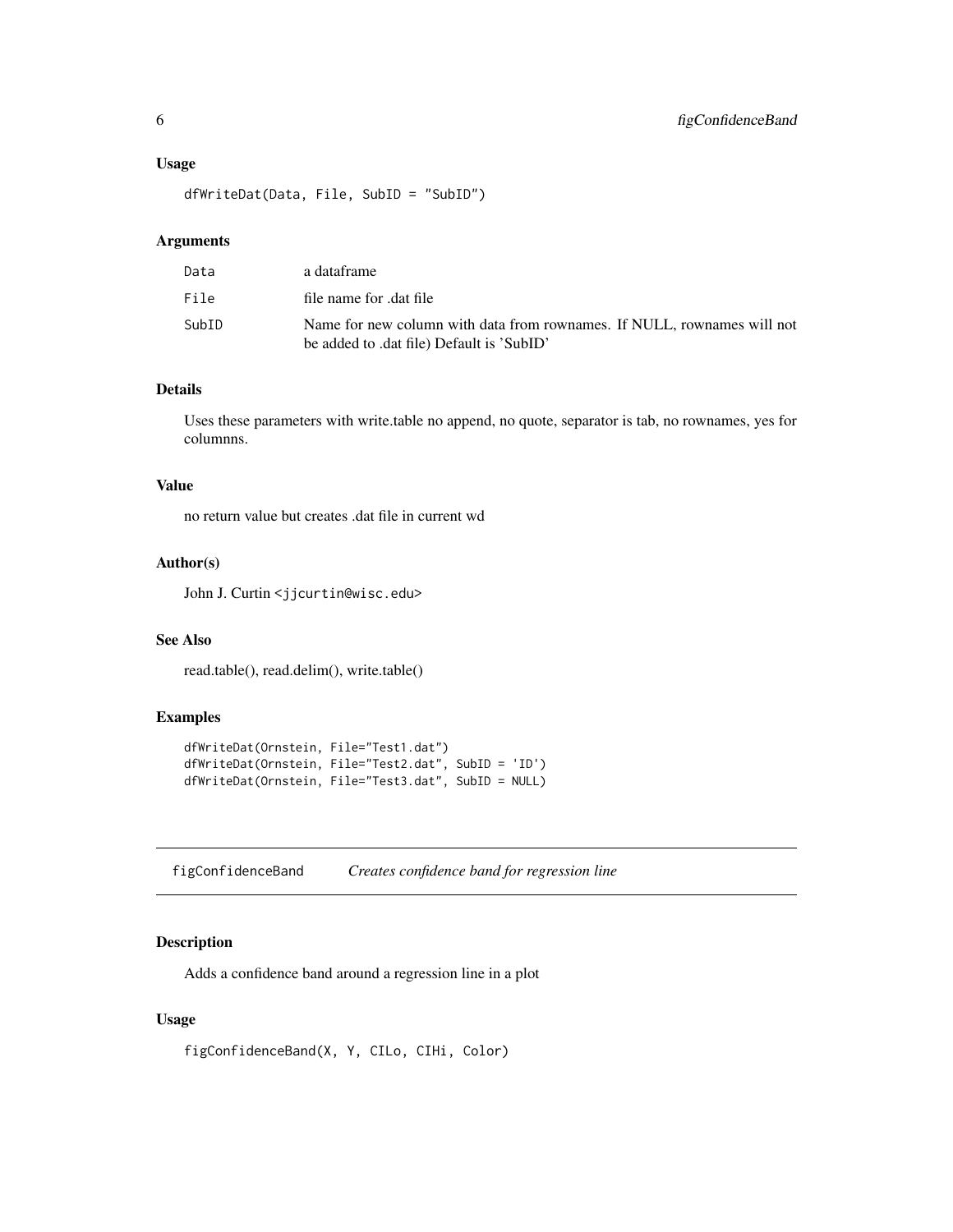### <span id="page-6-0"></span>figStripChart 7

### Arguments

| X     | Vector of data for X to plot                                |
|-------|-------------------------------------------------------------|
| ۷     | Vector of data for Y to plot                                |
| CILo  | Vector of data for lower bound of confidence interval       |
| CIHi  | Vector of data for upper bound of confidence interval       |
| Color | String to indicate R color. Will be .15 transparent in plot |

### Value

No value is returned

### Author(s)

John J. Curtin <jjcurtin@wisc.edu>

<span id="page-6-1"></span>figStripChart *Create strip chart on plot*

### Description

Adds a strip chart (variant of a rug plot that includes density info) to X (or other) axis on a plot

### Usage

```
figStripChart(x, side=1, sshift=0.3, col='gray', pch=15, cex= 0.2, adjoffset=1)
```
### Arguments

| X         | vector of data to plot                                      |
|-----------|-------------------------------------------------------------|
| side      | axis for plot, 1=bottom (default), 2=left, 3= top, 4= right |
| sshift    | scaling parameter for location of plot. Use default         |
| col       | color of dots. Default is gray                              |
| pch       | point type for dots. Default is 15 (small dot)              |
| cex       | scaling parameter for size of dots                          |
| adjoffset | scaling parameter for dot spacing                           |

### Value

No value is returned

### Author(s)

John J. Curtin <jjcurtin@wisc.edu>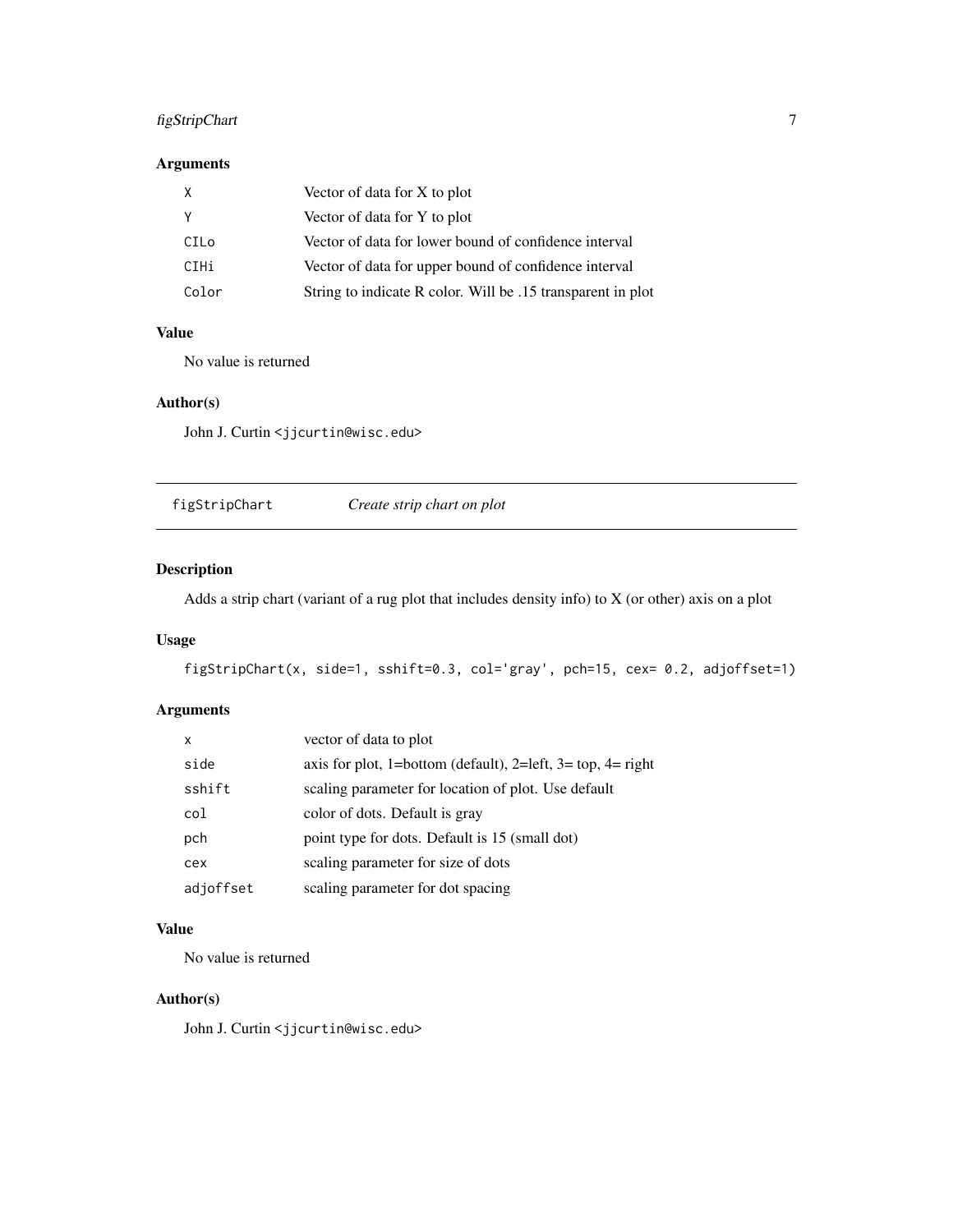<span id="page-7-0"></span>lmSupport-deprecated *Deprecated Functions in lmSupport Package*

#### Description

These functions are provided for compatibility with older versions of the **lmSupport** package and may be removed eventually. These functions may not necessarily work as in previous versions of the **lmSupport** package. It is strongly recommended that you update your code to use the new functions.

#### Usage

```
lm.boxCox(...)
lm.codeRegressors(...)
lm.correctSE(...)
lm.deltaR2(...)lm.describeData(...)
lm.describeGroups(...)
lm.figSum(...)
lm.mergeData(...)
lm.pointEstimates(...)
lm.readDat(...)
lm.removeCases(...)
lm.renameVar(...)
lm.setContrasts(...)
lm.setRownames(...)
lm.stripChart(...)
lm.sumSquares(...)
lm.writeDat(...)
```
#### Arguments

... pass arguments down.

### Details

lm.boxCox is now a synonym for the [modelBoxCox](#page-9-1) function. lm.codeRegressors is now a synonym for the [varRegressors](#page-23-1) function. lm.correctSE is now a synonym for the [modelCorrectSE](#page-12-1) function. lm.deltaR2 is now a synonym for the [modelCompare](#page-11-1) function. lm.describeData is now a synonym for the [varDescribe](#page-18-1) function. lm.describeGroups is now a synonym for the [varDescribeBy](#page-19-1) function. lm. figSum is now a synonym for the [varPlot](#page-21-1) function. lm.mergeData is now a synonym for the [dfMerge](#page-1-1) function. lm.pointEstimates is now a synonym for the [modelPredictions](#page-14-1) function. lm.readDat is now a synonym for the [dfReadDat](#page-2-1) function. lm.removeCases is now a synonym for the [dfRemoveCases](#page-3-1) function. lm.renameVar is now a synonym for the [varRename](#page-23-2) function. lm.setContrasts is now a synonym for the [varContrasts](#page-17-1) function. lm.setRownames is now a synonym for the [dfRownames](#page-4-1) function.  $lm.$  sumSquares is now a synonym for the [modelEffectSizes](#page-13-1) function. lm.stripChart is now a synonym for the [figStripChart](#page-6-1) function. lm.writeDat is now a synonym for the [dfWriteDat](#page-4-2) function.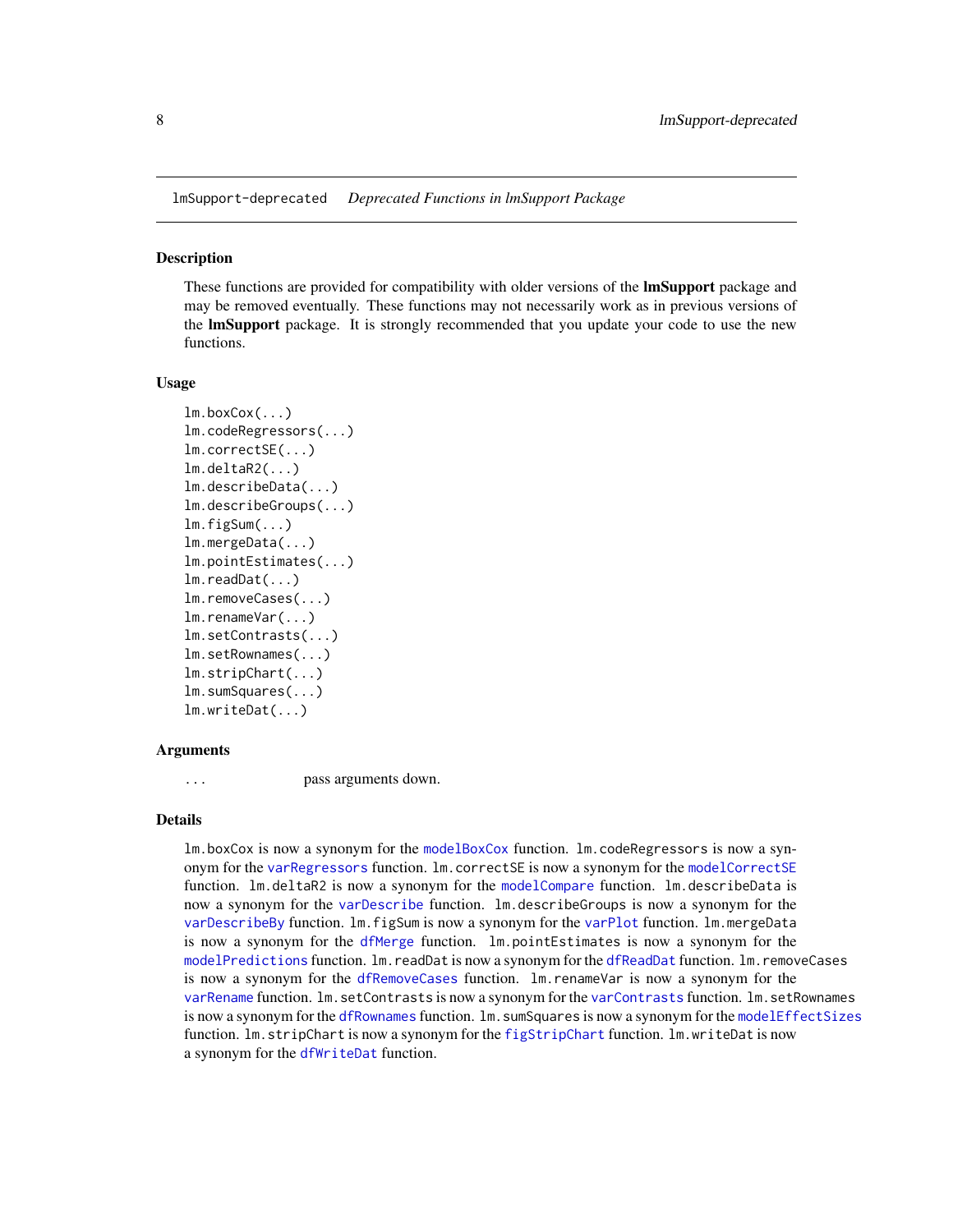<span id="page-8-0"></span>Provides diagnositic graphs and score tests to evaluate linear model assumptions of normality, constant variance and linearity. Follows best practices and uses many functions from car package.

#### Usage

```
modelAssumptions(Model, Type = "NORMAL", ID=row.names(Model$model), one.page = TRUE)
```
### Arguments

| Model    | a linear model produced by 1m.                                                                                                                             |
|----------|------------------------------------------------------------------------------------------------------------------------------------------------------------|
| Type     | Type = c('NORMAL', 'CONSTANT', 'LINEAR') for normally distributed resid-<br>uals with constant variance, and linear (e.g., mean of residuals 0 for all Y') |
| ΙD       | Use to identify points. Default = row.names(model\$model). NULL = no identi-<br>fication                                                                   |
| one.page | logical; display all graphs on one page if TRUE (Default).                                                                                                 |

### Author(s)

John J. Curtin <jjcurtin@wisc.edu>

#### References

Fox, J. (1991). Regression diagnostics. SAGE Series (79) Quantitative Applictions in the Social Science.

```
m = lm(interlocks~assets+nation, data=Ornstein)
modelAssumptions(m,'NORMAL')
modelAssumptions(m,'CONSTANT')
modelAssumptions(m,'LINEAR', ID=NULL)
```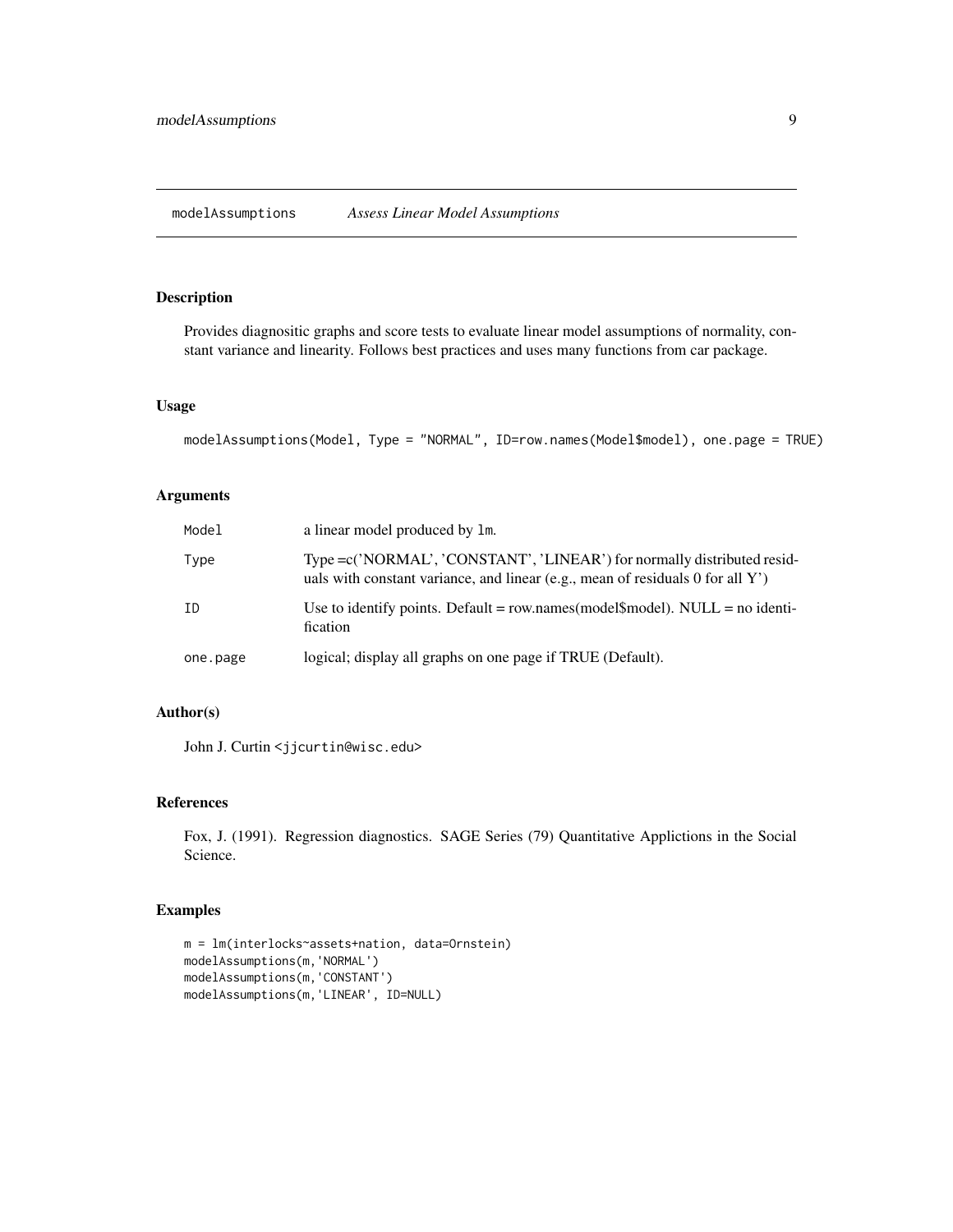<span id="page-9-1"></span><span id="page-9-0"></span>

Calcluates and plots log-liklihoods lambda for power transformation of response variable. Reports chi-square test of lambda  $\langle$  > 1. All values of Y must > 0 or function will crash. Add offset to Y if necessary (see example). Default lambda range is -2 to 2. Uses boxCox() from car package.

#### Usage

```
modelBoxCox(Model, Lambdas = seq(-2, 2, by = 0.1))
```
### Arguments

| Model   | an unweighted linear model, produced by 1m.                      |
|---------|------------------------------------------------------------------|
| Lambdas | a vector of lambda values to plot. Default is $seq(-2,2,by=0.1)$ |

#### Author(s)

John J. Curtin <jjcurtin@wisc.edu>

### References

Box, G. E. P. & Cox, D. R. (1964). An analysis of transformations (with discussion). Journal of the Royal Statistical Society, 26, 211-252.

### See Also

```
boxCox(), boxcox()
```

```
m = lm(interlocks + 1 ~* assets + nation, data=Ornstein)modelBoxCox(m)
```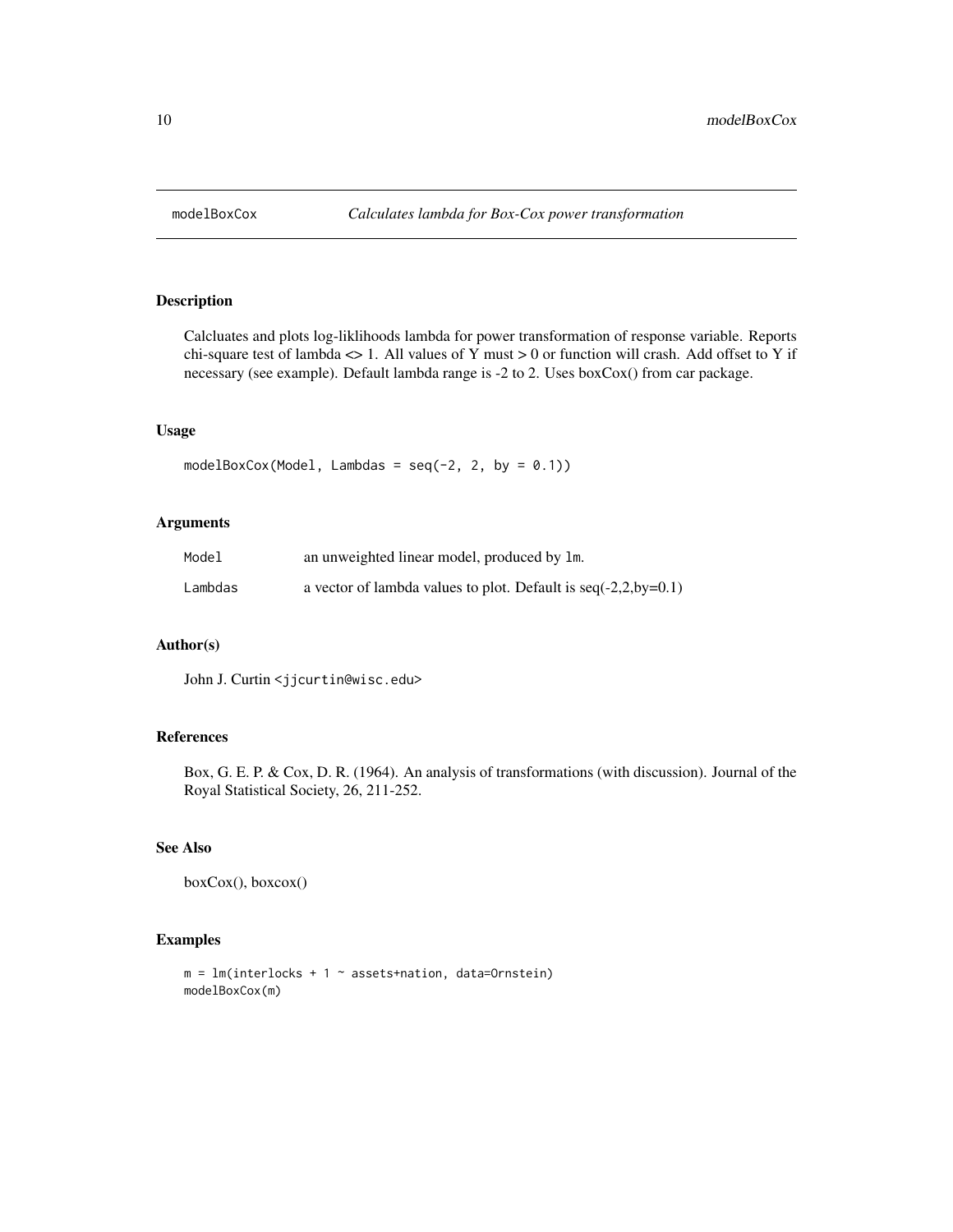<span id="page-10-0"></span>modelCaseAnalysis *Provides graphs and/or tests for problematic cases for a linear model*

### Description

Provides diagnositic graphs and visual cut points for identification of points that are univaraite outliers, high leverage, regression outliers, and/or influential

#### Usage

modelCaseAnalysis(Model, Type = "RESIDUALS", Term = NULL, ID = row.names(Model\$model))

#### Arguments

| Model | a linear model produced by 1m.                                                                                                                                                                                                                                                                                                                                  |
|-------|-----------------------------------------------------------------------------------------------------------------------------------------------------------------------------------------------------------------------------------------------------------------------------------------------------------------------------------------------------------------|
| Type  | Type = c('RESIDUALS', 'UNIVARIATE', 'HATVALUES', 'COOKSD', 'DF-<br>BETAS', 'INFLUENCEPLOT' 'COVRATIO') RESIDUALS (default) = regres-<br>sion outliers, UNIVARIATE = univariate outliers, $HATVALUES$ = leverage,<br>$COOKSD$ = model influence, DFBETAS= individual parameter influence, IN-<br>FLUENCEPLOT= leverage X influence, COVRATIO = inflation of SEs. |
| Term  | Term from model to display. Used only by DFBETAS. DEFAULT is NULL<br>with all terms displayed                                                                                                                                                                                                                                                                   |
| TD    | Use to identify points. Default = row.names(Model\$model). NULL = no iden-<br>tification                                                                                                                                                                                                                                                                        |

### Value

Side effect of plot is main goal for function. Also returns a list with Rownames and CaseAnalysis Values for cases identified. No list returned if DFBETAS without single term identified.

#### Author(s)

John J. Curtin <jjcurtin@wisc.edu>

#### References

Fox, J. (1991). Regression diagnostics. SAGE Series (79) Quantitative Applictions in the Social Science.

```
m = lm(interlocks~assets+nation, data=Ornstein)
Cases = modelCaseAnalysis(m,'RESIDUALS')
Ornstein[Cases$Rownames,]
modelCaseAnalysis(m,'DFBETAS')
modelCaseAnalysis(m,'DFBETAS', 'assets')
```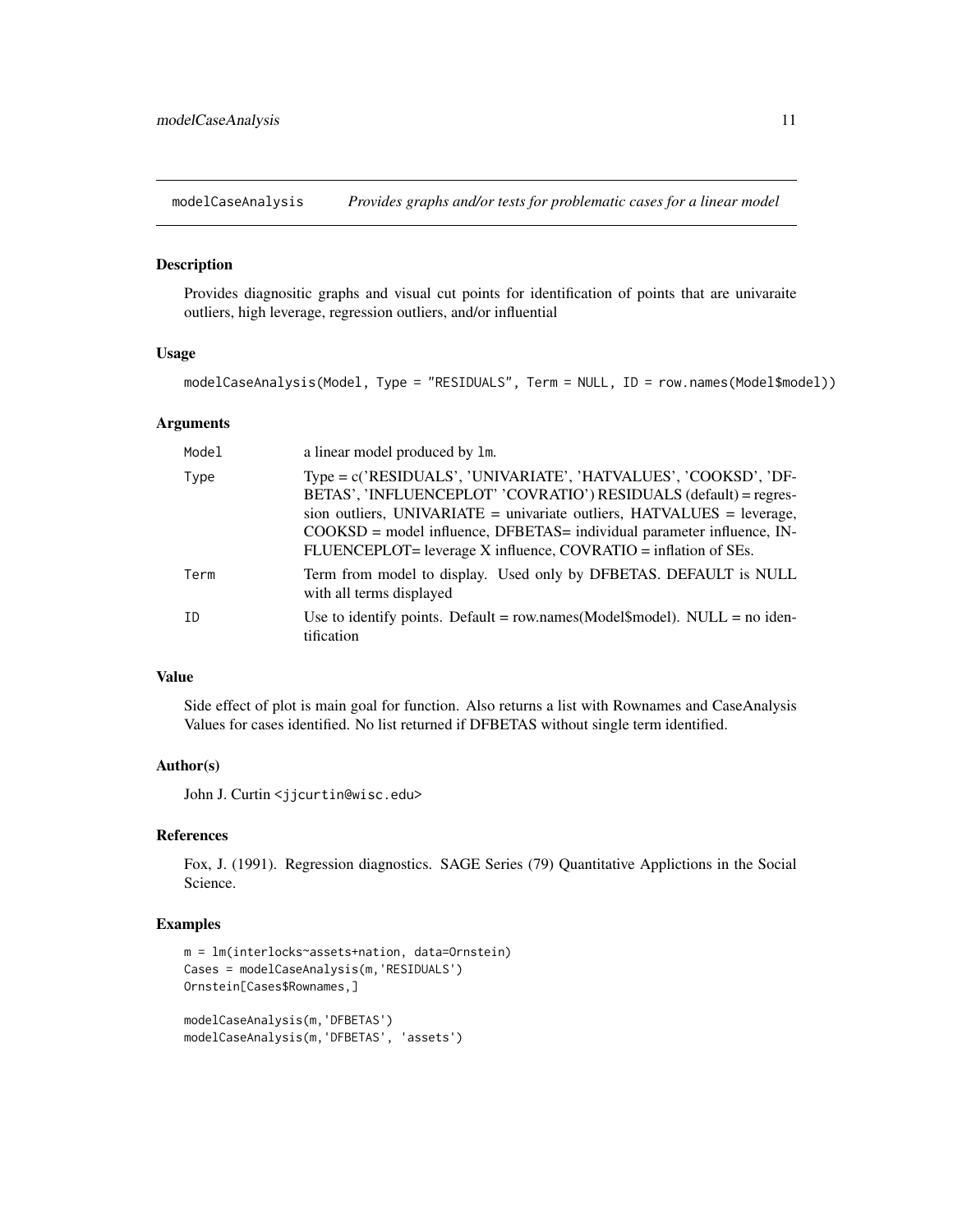<span id="page-11-1"></span><span id="page-11-0"></span>

Calculates F-test to compare two models to determine if ModelA significantly reduces SSE from ModelC. Also reports Partial eta2 and Delta R2 for this model comparison. ModelC should contain subset of ModelA regressors. NOTE: Does not check that model C is subset of model A. User must use caution and verify this themselves.

#### Usage

```
modelCompare(ModelC, ModelA)
```
### Arguments

| ModelC | a linear model, produced by 1m. This compact model should include a subset of<br>regressors from ModelA                         |
|--------|---------------------------------------------------------------------------------------------------------------------------------|
| ModelA | a linear model, produced by 1m. This augmented model should include all re-<br>gressors from ModelC plus additional regressors. |

#### Details

Calculates F test for model comparison  $F = ((\text{sseC} - \text{sseA})/(pA - pC))/(\text{sseA}/(N-pA))$  ndf = pA  $pC$  ddf =  $N - P$ 

#### Value

Returns a list with results for model comparison, sses, and other relevant fields

#### Author(s)

John J. Curtin <jjcurtin@wisc.edu>

```
mC = lm(interlocks~assets, data=Ornstein)
mA = lm(interlocks~assets+nation, data=Ornstein)
modelCompare(mC, mA)
```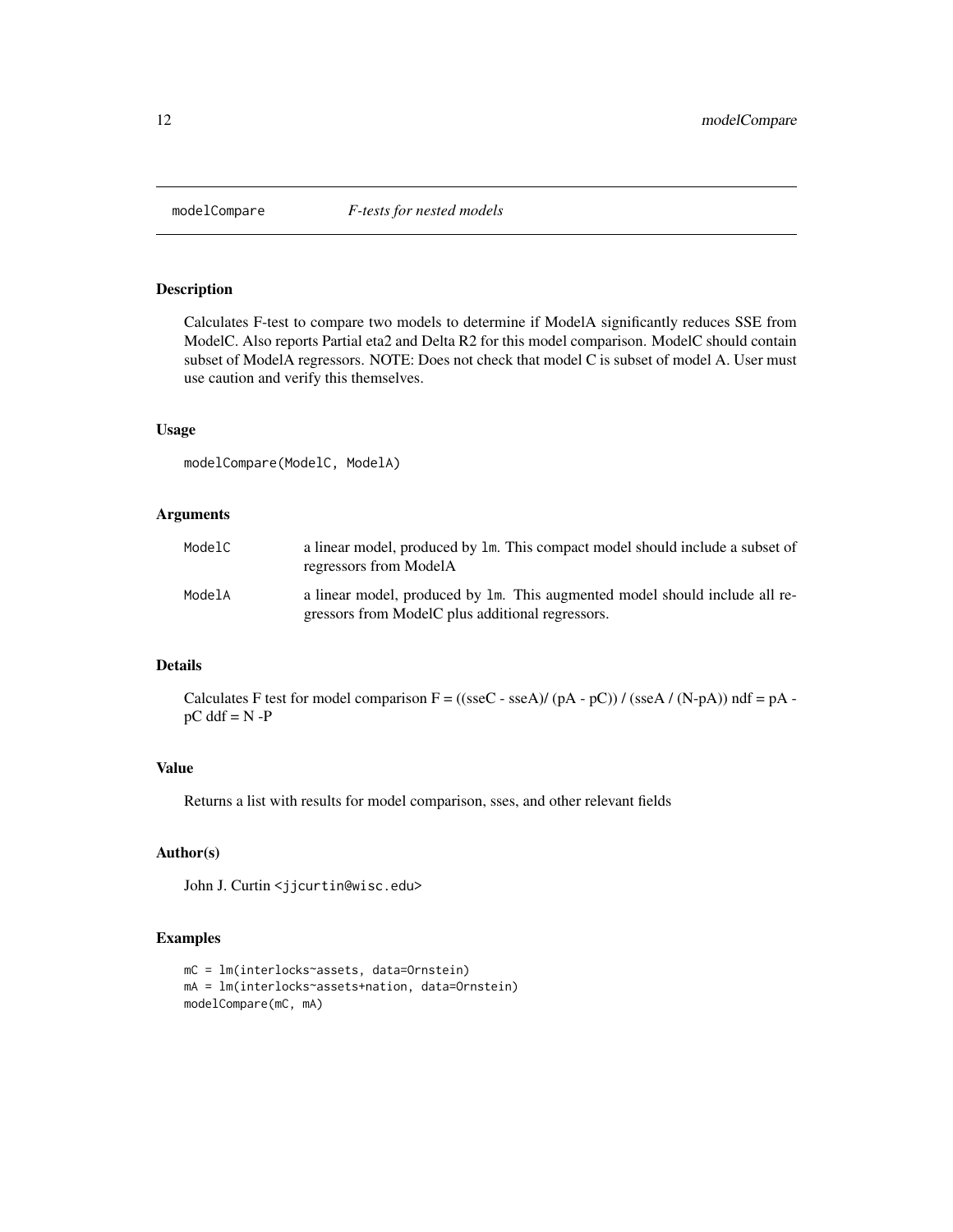<span id="page-12-1"></span><span id="page-12-0"></span>modelCorrectSE *Calculates White (1980)'s heteroscedascity-corrected SEs and Tests for a linear model*

#### Description

Calculates heteroscedascity-corrected SEs and associated tests for regression coefficients based on method described by White (1980) using hccm() from car package. Prints tables with orginal and corrected results and returns corrected coefficient table

#### Usage

modelCorrectSE(Model, Digits=3)

#### Arguments

| Model  | an unweighted linear model, produced by 1m.   |
|--------|-----------------------------------------------|
| Digits | digits to print in table output. Default $=3$ |

### Value

Returns the lm coefficients table with corrected SEs and associated tests

#### Author(s)

John J. Curtin <jjcurtin@wisc.edu>

#### References

Fox, J. (2008). Applied Regression Analysis and Generalized Linear Models, Second Edition. Sage.

Cribari-Neto, F. (2004). Asymptotic inference under heteroskedasticity of unknown form. Computational Statistics and Data Analysis, 45, 215-233.

Long, J. S. and Ervin, L. H. (2000). Using heteroscedasity consistent standard errors in the linear regression model. The American Statistician, 54, 217-224.

White, H. (1980). A heteroskedastic consistent covariance matrix estimator and a direct test of heteroskedasicity. Econometrica, 48, 817-838.

#### See Also

hccm() in car package

```
m = lm(interlocks~assets+nation, data=Ornstein)
modelCorrectSE(m)
```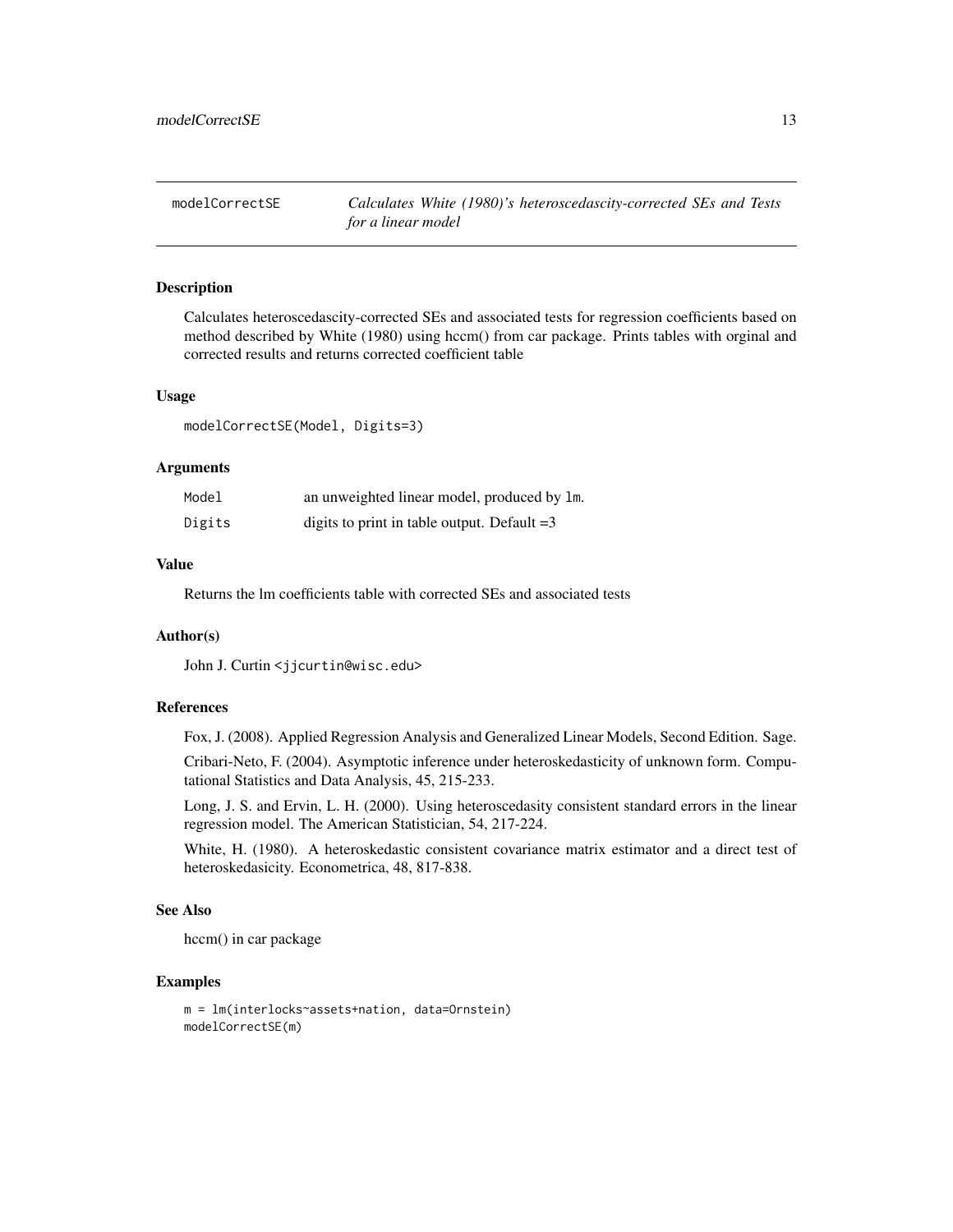<span id="page-13-1"></span><span id="page-13-0"></span>

Calculates unique SSRs, SSE, SST. Based on these SSs, it calculates partial eta2 and delta R2 for all effects in a linear model object. For categorical variables coded as factors, it calculates these for multi-df effect. Manually code regressors to get 1 df effects Uses car::Anova() with Type 3 error

### Usage

```
modelEffectSizes(Model, Print = TRUE, Digits = 4)
```
### Arguments

| Model  | a linear model, produced by 1m             |
|--------|--------------------------------------------|
| Print  | Display results to screen. Default = TRUE  |
| Digits | Number of digits for printing effect sizes |

#### Value

Returns a list with fields for effect sizes, SSE, and SST.

### Author(s)

John J. Curtin <jjcurtin@wisc.edu>

#### See Also

Anova()

```
m = lm(interlocks~assets+nation, data=Ornstein)
modelEffectSizes(m)
```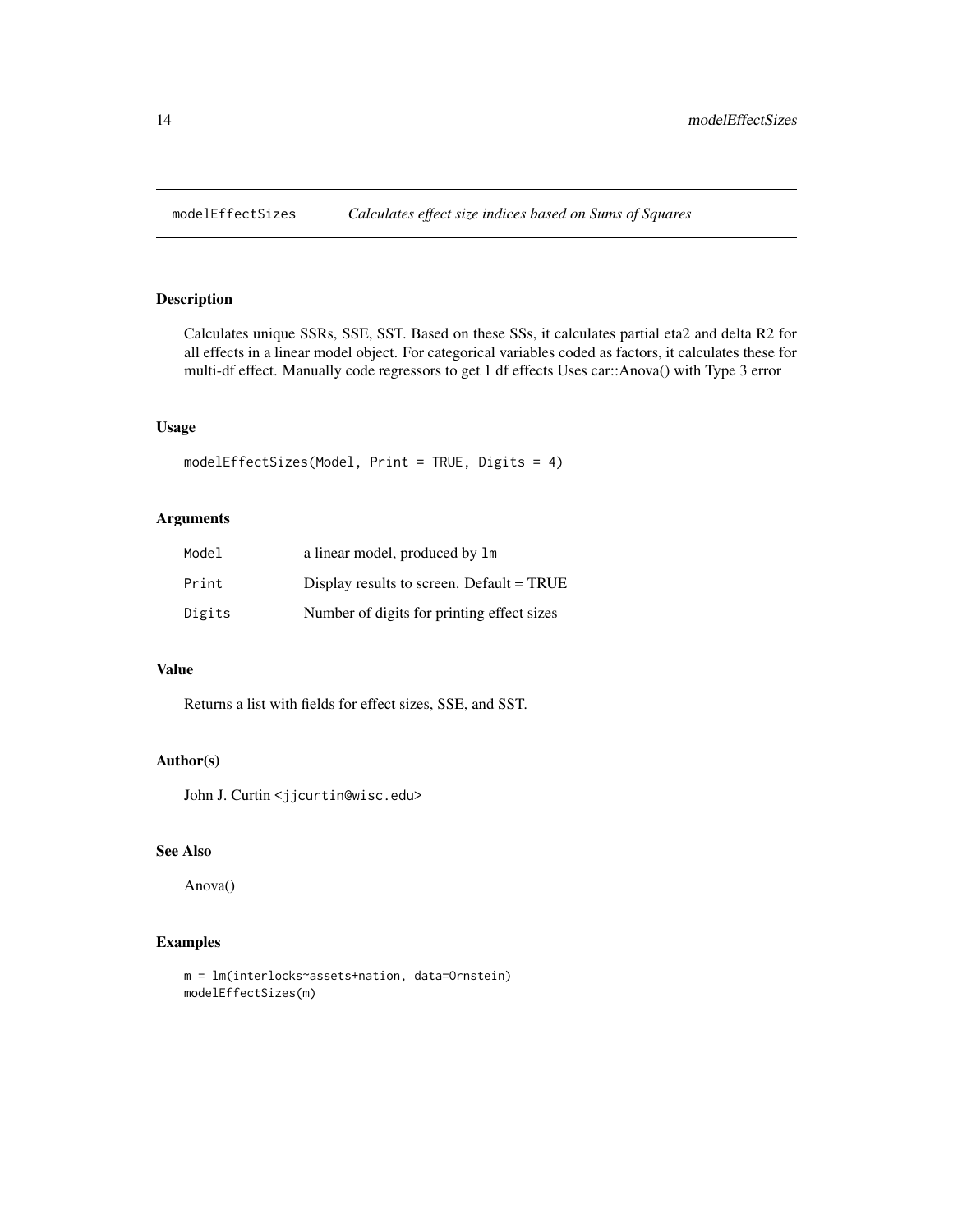<span id="page-14-0"></span>

Simple wrapper to return model errors using residuals() function. Implemented simply to match terminology to 610/710 GLM course. Also prints(but does not return) model SSE

#### Usage

```
modelErrors(Model)
```
#### Arguments

Model an lm model obect

#### Value

Returns vector of model errors (residuals) from sample

### Author(s)

John J. Curtin <jjcurtin@wisc.edu>

#### See Also

residuals, lm

### Examples

```
m = lm(interlocks~assets+nation, data=Ornstein)
modelErrors(m)
```

```
modelPredictions Provides predicted values for sample or new data. New predictions
                        include SEs
```
#### Description

If no data are provided, modelPredictions returns a numeric vector predicted values for the sample, functioning as a simple wrapper for fitted.values(). If a dataframe with new values for Xs are provided, modelPredictions adds prediced values and SEs for these new data to the dataframe using predict() from car package.

#### Usage

```
modelPredictions(Model, Data=NULL, Label = NULL, Type = 'response')
```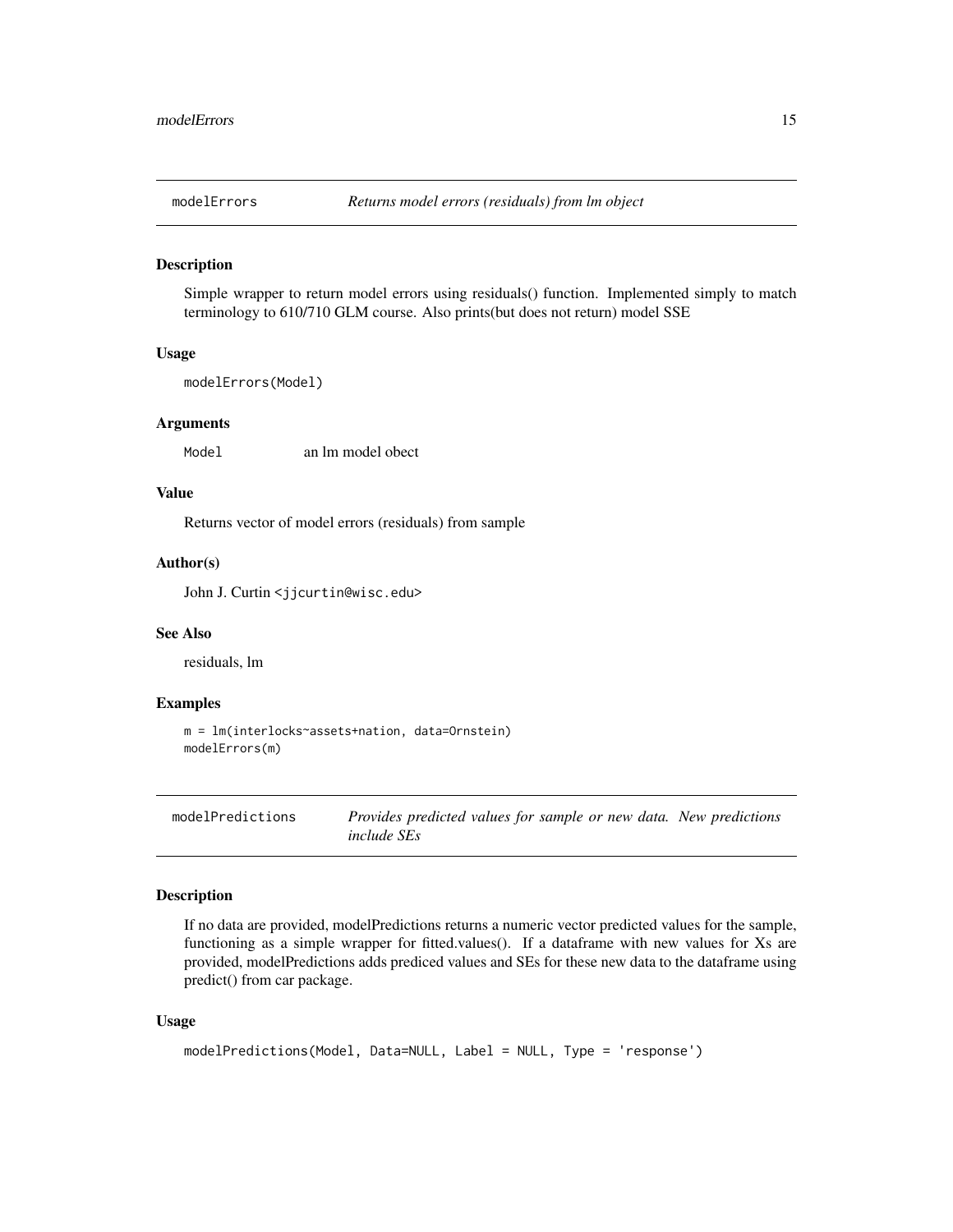#### <span id="page-15-0"></span>**Arguments**

| Model | a linear model, produced by 1m.                                                                                                                           |
|-------|-----------------------------------------------------------------------------------------------------------------------------------------------------------|
| Data  | a data frame containg cases for predictions. Must include all regressors from<br>model. Default is NULL with predictions returned for the current sample. |
| Label | A string label to append to variable names for predicted values, CIs and SE.<br>Default is NULL with no append                                            |
| Type  | 'response' or 'link'. Used only for glm objects. see predict()                                                                                            |

### Value

If Data=NULL, returns a numeric vector of predicted values for sample. If Data are provided, adds four new columns at the front of the dataframe These variables are named Predicted (prediced value), CILo (lower bound of  $-1$  SE from Predicted), CIHi (upper bound of  $+1$  SE), and SE (Standard error of predicted value). If Label is not NULL, than Label is appended to end of these four variable names.

#### Author(s)

John J. Curtin <jjcurtin@wisc.edu>

#### See Also

predict(), fitted.values()

#### Examples

```
##make plot of predicted values with 1SE error bands for CAN
m = lm(interlocks~assets+nation, data=Ornstein)
dNew = data.frame(assets = seq(1000,100000, by=1000),nation='CAN')
dNew = modelPredictions(m, dNew)
plot(dNew$assets,dNew$Predicted, type = 'l', col= 'red')
lines(dNew$assets,dNew$CILo, type = 'l', col= 'gray', lwd =.5)
lines(dNew$assets,dNew$CIHi, type = 'l', col= 'gray', lwd =.5)
```
##Return predicted values for sample P = modelPredictions(m)

modelR2 *Model R2, adjusted R2 and F-test*

#### Description

Reports model R2, adjusted R2, and F-test of model R2.

#### Usage

modelR2(Model, Print=TRUE)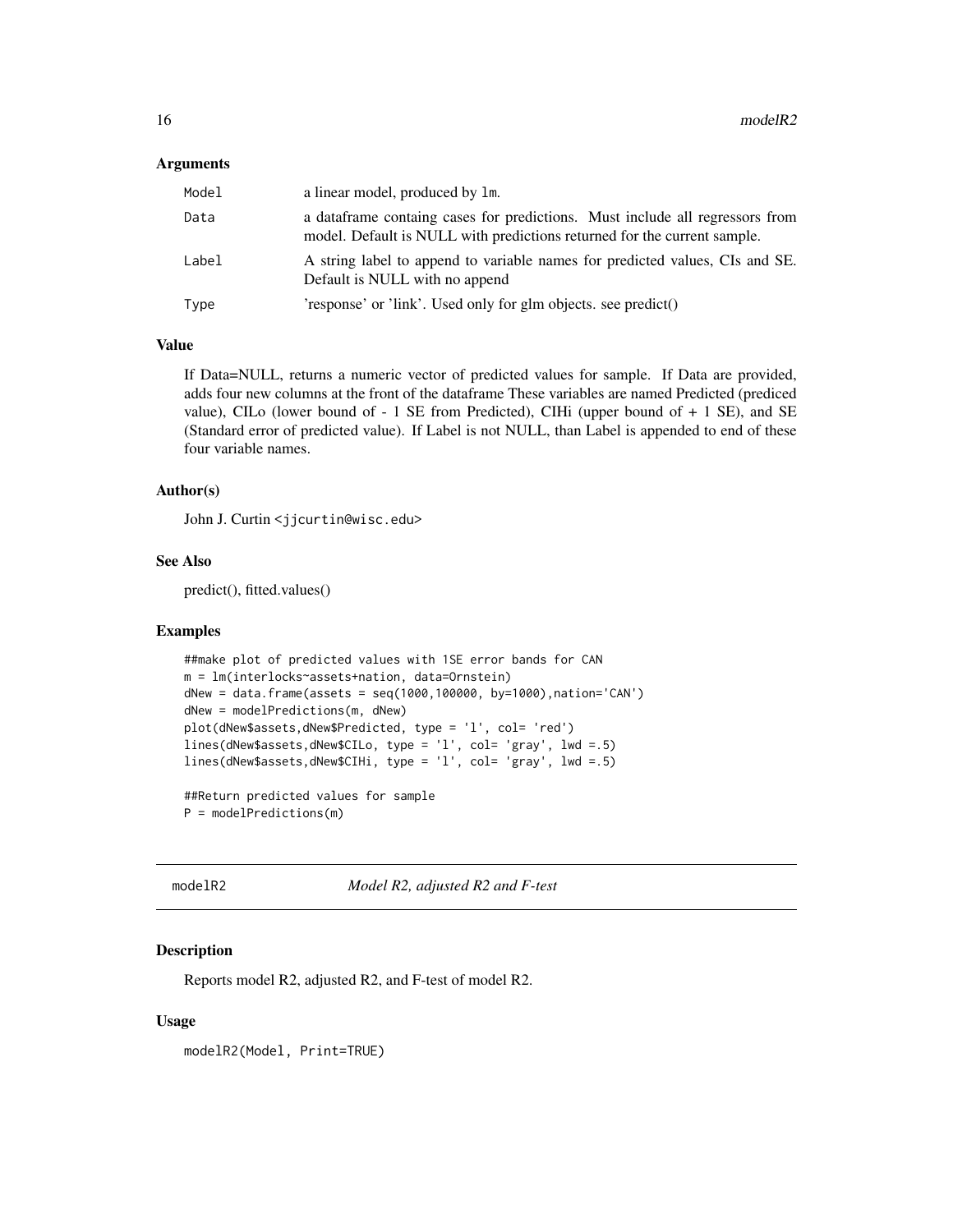### <span id="page-16-0"></span>modelSummary 17

### Arguments

| Model | an lm model object                       |
|-------|------------------------------------------|
| Print | print results to screen. Default is TRUE |

### Value

Returns full list object from modelSummary() with many stats

#### Author(s)

John J. Curtin <jjcurtin@wisc.edu>

### See Also

lm, modelSummary, summary

### Examples

```
m = lm(interlocks~assets+nation, data=Ornstein)
modelR2(m)
```
modelSummary *summary of results for lm model*

### Description

This is a modified version of summary for use with an lm, glm, or lmer object. It provides results that align better with Brauer/Curtin perspective on these linear models from their graduate statistics series

#### Usage

modelSummary(Model,  $t = TRUE$ , Print= TRUE, Digits = 4)

### Arguments

| Model  | a linear model, produced by 1m.                                                                                  |
|--------|------------------------------------------------------------------------------------------------------------------|
| t      | Indicates if t-statistics (TRUE; Default) or F-statistics should be reported for<br>tests of parameter estimates |
| Print  | Print output to screen. Default is TRUE                                                                          |
| Digits | Number of digits for values in coefficients table. Default $= 4$                                                 |

### Details

Reports model summary results from an lm object. Results include parameter estimates and their tests, SSE, model R2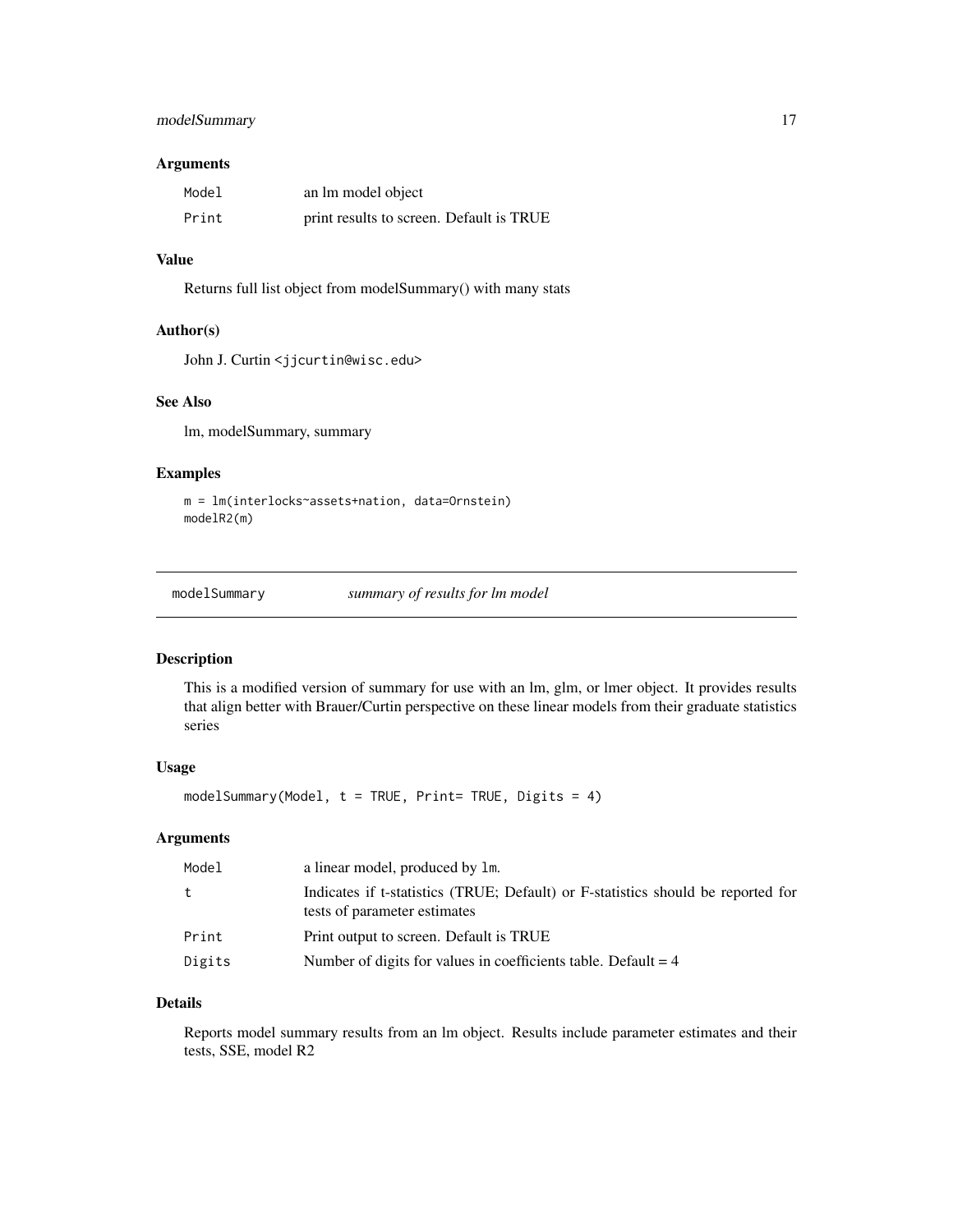### Value

Returns a list with results for model.

### Author(s)

John J. Curtin <jjcurtin@wisc.edu>

### See Also

summary, modelR2

### Examples

```
m = lm(interlocks~assets+nation, data=Ornstein)
modelSummary(m)
```
<span id="page-17-1"></span>varContrasts *Set Factor Contrasts*

### Description

Calculates contrast matrix for a specified contrast type. Options include DUMMY, POC, HELMERT, **EFFECTS** 

### Usage

```
varContrasts(TheFactor, Type = "DUMMY", RefLevel = length(levels(TheFactor)),
      POCList = NULL, Labels = NULL)
```
### Arguments

| TheFactor | factor from dataframe                                                                                                                                                                                                                                                                                                                                                                                                                                                                        |
|-----------|----------------------------------------------------------------------------------------------------------------------------------------------------------------------------------------------------------------------------------------------------------------------------------------------------------------------------------------------------------------------------------------------------------------------------------------------------------------------------------------------|
| Type      | type of contrast, Options include DUMMY (default), POC, HELMERT, or EF-<br><b>FECTS</b>                                                                                                                                                                                                                                                                                                                                                                                                      |
| RefLevel  | Reference level for contrast. Only applies to DUMMY, HELMERT, and EF-<br>FECTS. For DUMMY: RefLevel is numeric index of control/reference category<br>(i.e. coded 0 for all regressors). For HELMERT: RefLevel $= 1$ indicates re-<br>verse HELMERT ( <i>i.e.</i> , last vs. earlier, second to last vs. earlier, etc), RefLevel<br>= 'Highest Level' indicates forward HELMERT (i.e., first vs. later, second vs.<br>later, etc). For EFFECTS: RefLevel is numeric index of excluded level. |
| POCList   | if Type = POC, a list of Contrasts is required in POCList; e.g., $list(c(1,0,-1))$ ,<br>$c(-1,2,-1)$ ). Best to provide as whole numbers. Function will re-scale to unit<br>weighted contrasts.                                                                                                                                                                                                                                                                                              |
| Labels    | if Type = POC, Labels can be provided. If NULL (Default), contrast labels are<br>POC1. POC2. etc.                                                                                                                                                                                                                                                                                                                                                                                            |

<span id="page-17-0"></span>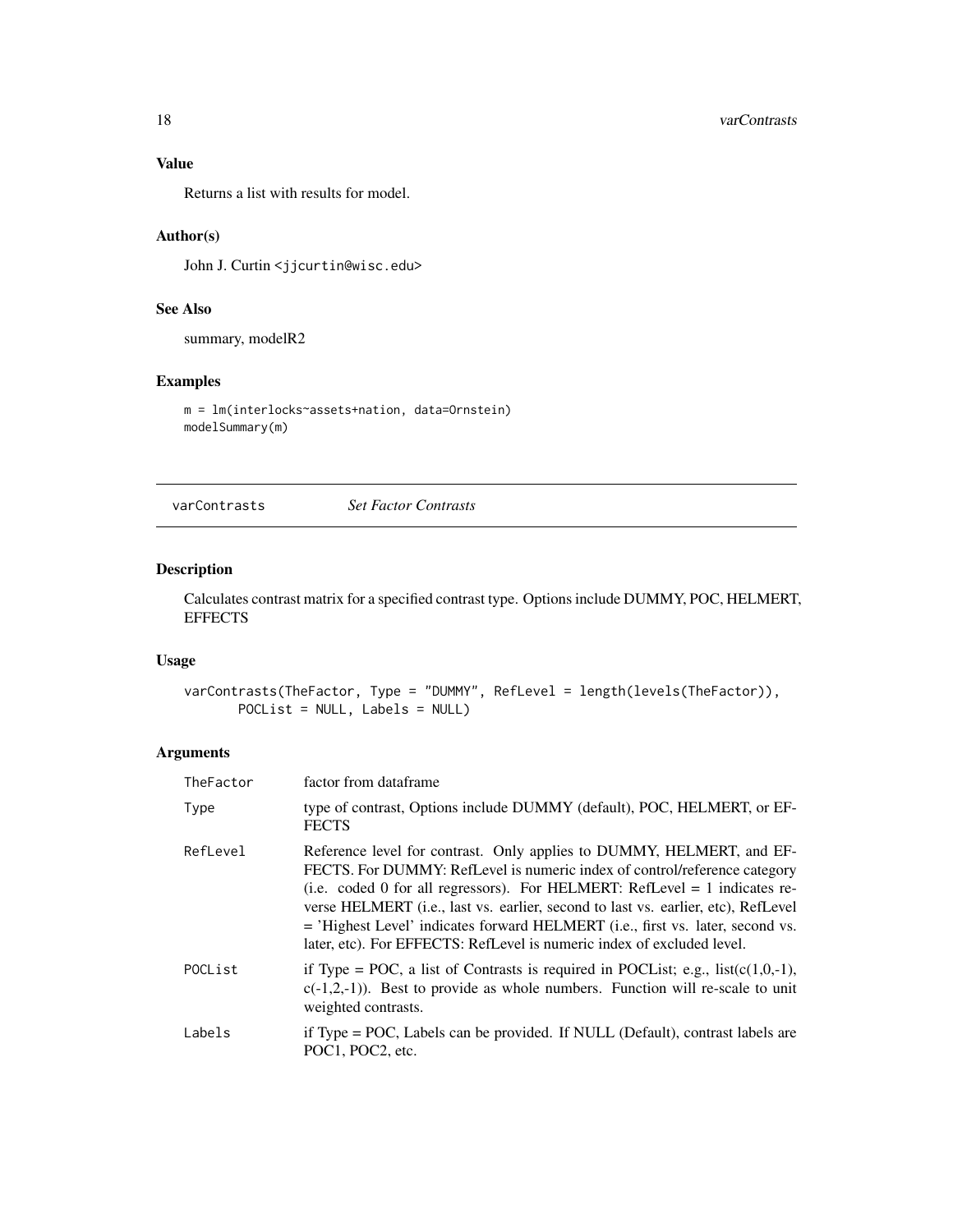#### <span id="page-18-0"></span>varDescribe 19

### Details

Use the contrast matrix with contrasts() to set contrast for a specific factor in dataframe.

### Value

Returns contrast matrix for indicated type of contrast.

#### Author(s)

John J. Curtin <jjcurtin@wisc.edu>

### See Also

[contrasts](#page-0-0)

### Examples

```
d = data-frame(f = factor(c('f1', 'f2', 'f3')))contrasts(d$f)
##set as DUMMY with last category as reference
contrasts(d$f) = varContrasts(d$f, Type='DUMMY', RefLevel = 3)
##set as POC with user defined labels
contrasts(d$f) = varContrasts(d$f, Type='POC', POCList = list(c(2,-1,-1),c(0,1,-1)),
                 Labels = c('f1_v_f2f3', 'f2_v_f3'))
##set as reverse HELMERT
contrasts(d$f) = varContrasts(d$f, Type='HELMERT', RefLevel = 1)
##set as EFFECTS, excluding f3 vs. grand mean contrast
contrasts(d$f) = varContrasts(d$f, Type='EFFECTS', RefLevel = 3)
```
<span id="page-18-1"></span>

Provides typical descriptive statistics for data frame

#### Description

Provides three levels of detail regarding descriptive statistics for a data frame. Based on describe() function from psych package

### Usage

```
varDescribe(Data, Detail = 2, Digits=2)
```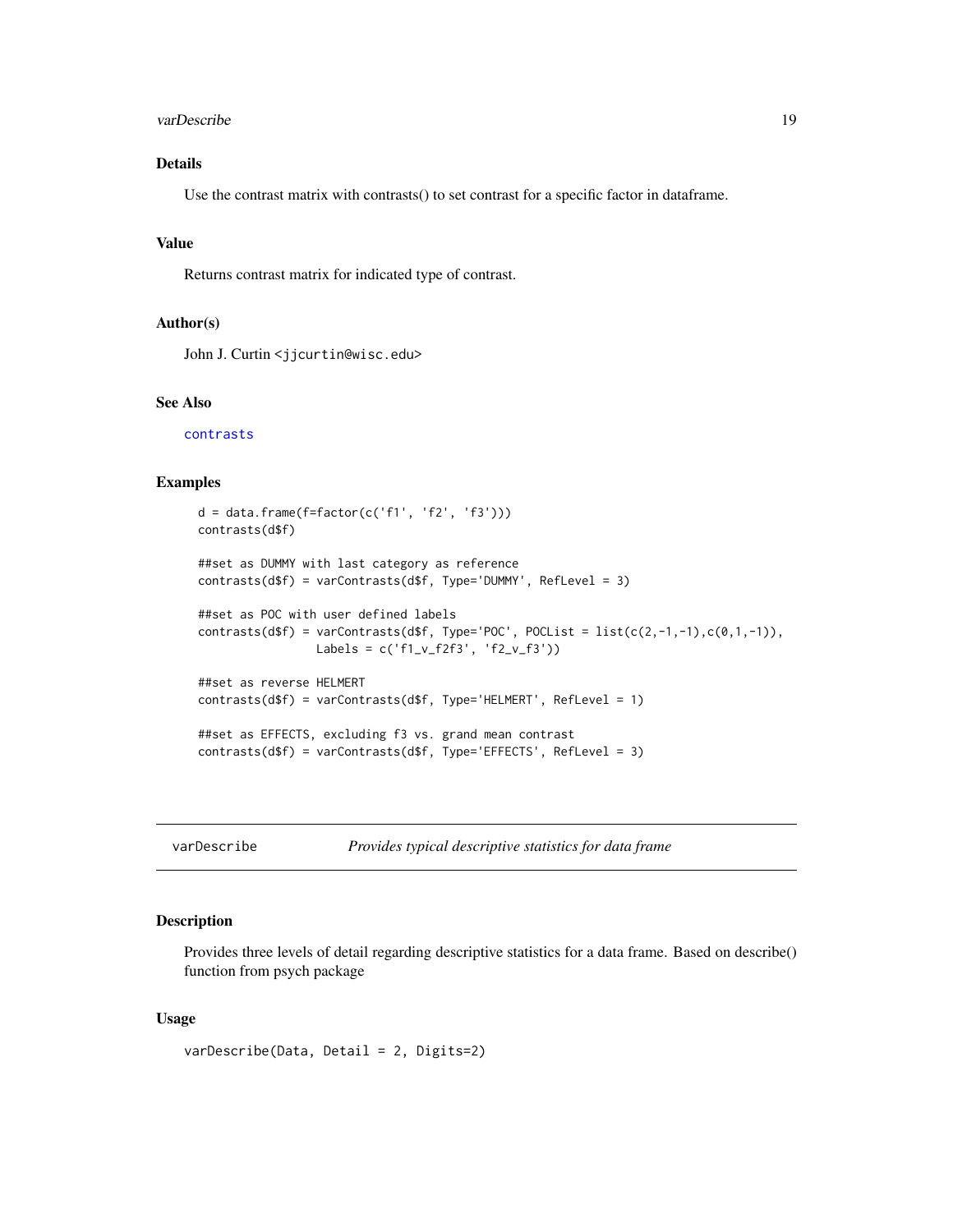#### <span id="page-19-0"></span>Arguments

| Data   | a data frame                                                                                   |
|--------|------------------------------------------------------------------------------------------------|
| Detail | Indicates level of detail for descriptives, 1=minimal, 2=typical (default), $3=$ de-<br>tailed |
| Digits | Number of decimal places to display; NULL = display all sig digits. Default = 2.               |

### Value

Returns table with descriptive statistics rounded to digits.

#### Author(s)

John J. Curtin <jjcurtin@wisc.edu>

### See Also

describe lm.describeGroups describe.by

#### Examples

```
varDescribe(Ornstein)
varDescribe(Ornstein, Detail=3)
varDescribe(Ornstein, Detail=2, Digits=1)
```
<span id="page-19-1"></span>varDescribeBy *Provides common desriptives for dataframe by factor(s)*

### Description

Provides commons descriptive statistics for a data frame split on some factor or combination of factors. Essentially a wrapper for varDescribe() and by().

#### Usage

```
varDescribeBy(Data, IVList)
```
### Arguments

| Data   | a dataframe                                 |
|--------|---------------------------------------------|
| IVList | list of one or more factors from data frame |

### Value

An object of class "by", giving the results from varDescribe() applied to each subset.

#### Author(s)

John J. Curtin <jjcurtin@wisc.edu>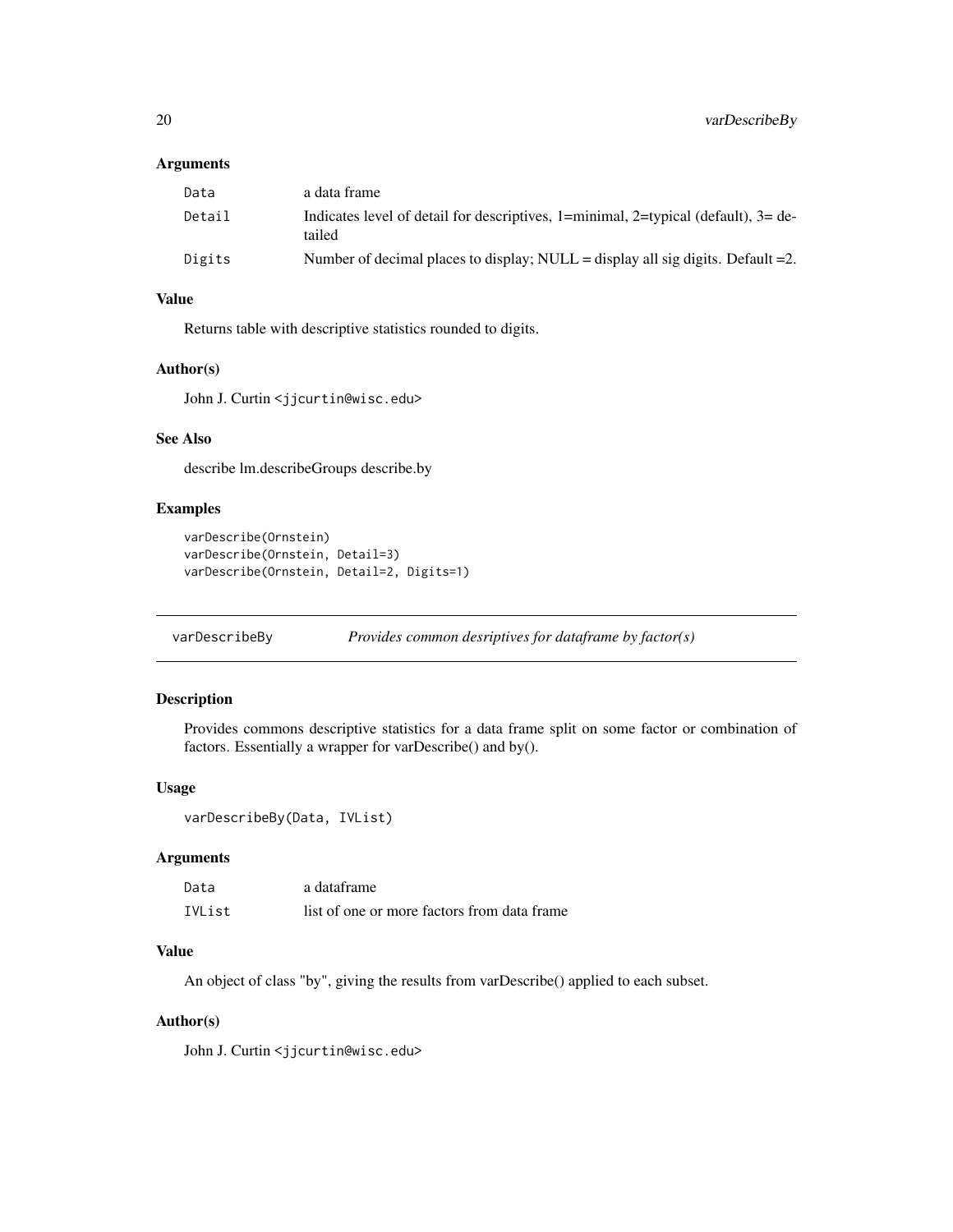#### <span id="page-20-0"></span>varParse 21

### Examples

varDescribeBy(Adler,list(Adler\$expectation,Adler\$instruction))

### varParse *Returns a subset of digits from a Number*

### Description

Returns a subset of digits from a Number.

### Usage

```
varParse(Number, UpperDigit=1, LowerDigit=1)
```
### Arguments

| <b>Number</b> | Number to parse                                       |
|---------------|-------------------------------------------------------|
| UpperDigit    | Location in base ten of upper end of digits to return |
| LowerDigit    | Location in base ten of lower end of digits to return |

#### Value

Returns a subset of the digits in Number

### Author(s)

John J. Curtin <jjcurtin@wisc.edu>

```
varParse(1234,100,10)
varParse(1234,1,1)
varParse(1234,1000,1000)
```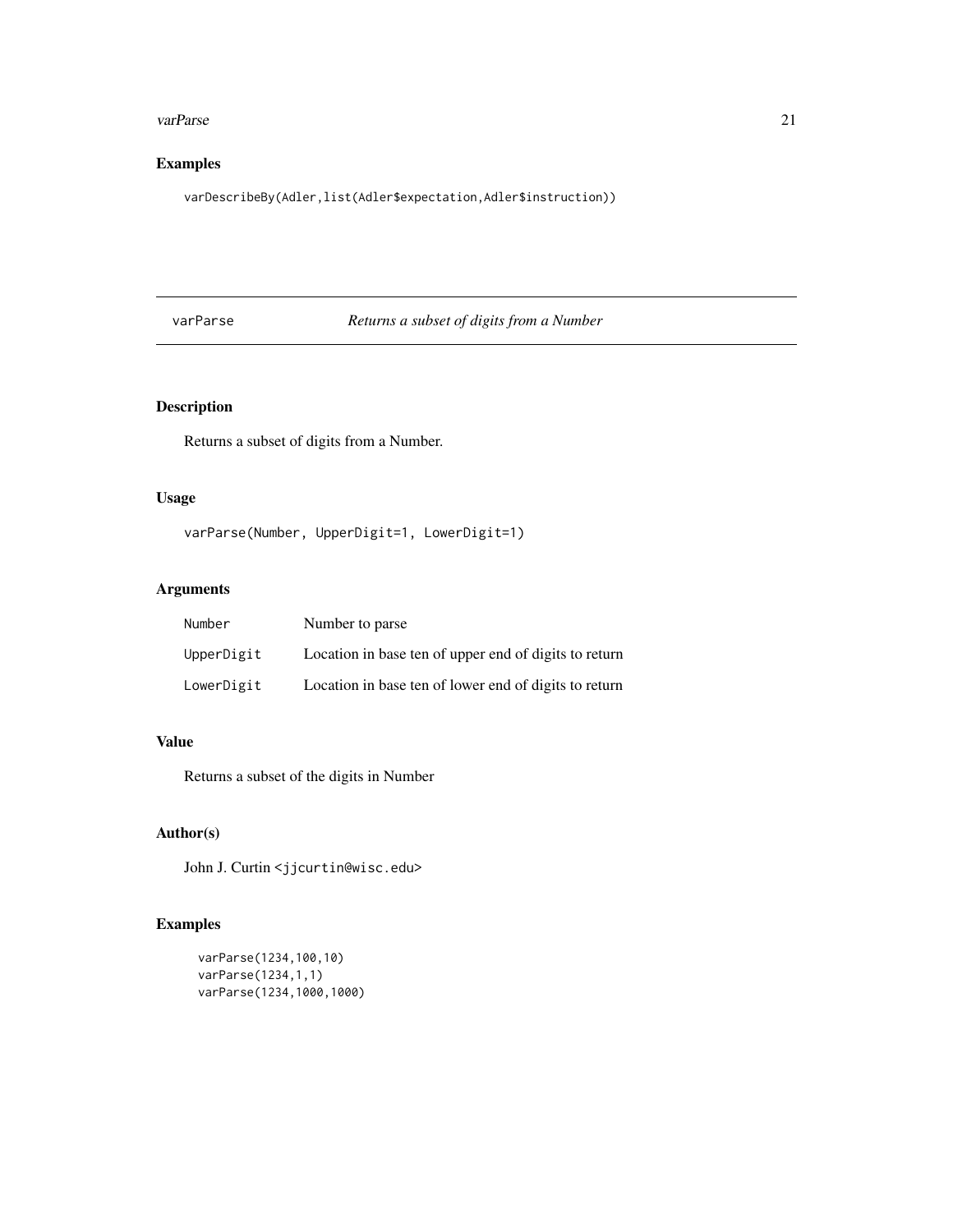<span id="page-21-0"></span>22 varPlot

<span id="page-21-1"></span>varPlot *Creates histogram, optional rug/strip and density plots, and generates univariate descriptive statistics*

### Description

Represents important aspects of a variable/vector both visually (histogram, rug or strip, and density plots) and with descriptive statistics of varying detail

#### Usage

```
varPlot(TheVar, VarName = '', IDs = NULL, AddPoints = 'Strip',
       AddDensity = TRUE, Detail = 2)
```
### Arguments

| TheVar     | A variable/vector to visualize                                                                         |
|------------|--------------------------------------------------------------------------------------------------------|
| VarName    | The variable name of TheVar as string. Default = $"$                                                   |
| <b>IDs</b> | Rownames for interactive identification of data points, Default is NULL with no<br>identification done |
| AddPoints  | Strip (default), Rug, or None                                                                          |
| AddDensity | TRUE (default) or FALSE to include density plot                                                        |
| Detail     | 1-3 of increasing detail for descriptives using varDescribe()                                          |

### Value

Prints descriptive statistics table and creates graphic as side effect. Returns list with Indices, Rownames, and Values if identify is not NULL

### Author(s)

John J. Curtin <jjcurtin@wisc.edu>

### See Also

hist(), rug(), varStripPlot(), density(), varDescribe(), describe(), identify()

```
varPlot(Prestige$income, 'Income') #default use strip
varPlot(Prestige$income, AddPoints='RUG')
varPlot(Prestige$income, IDs=rownames(Prestige))
```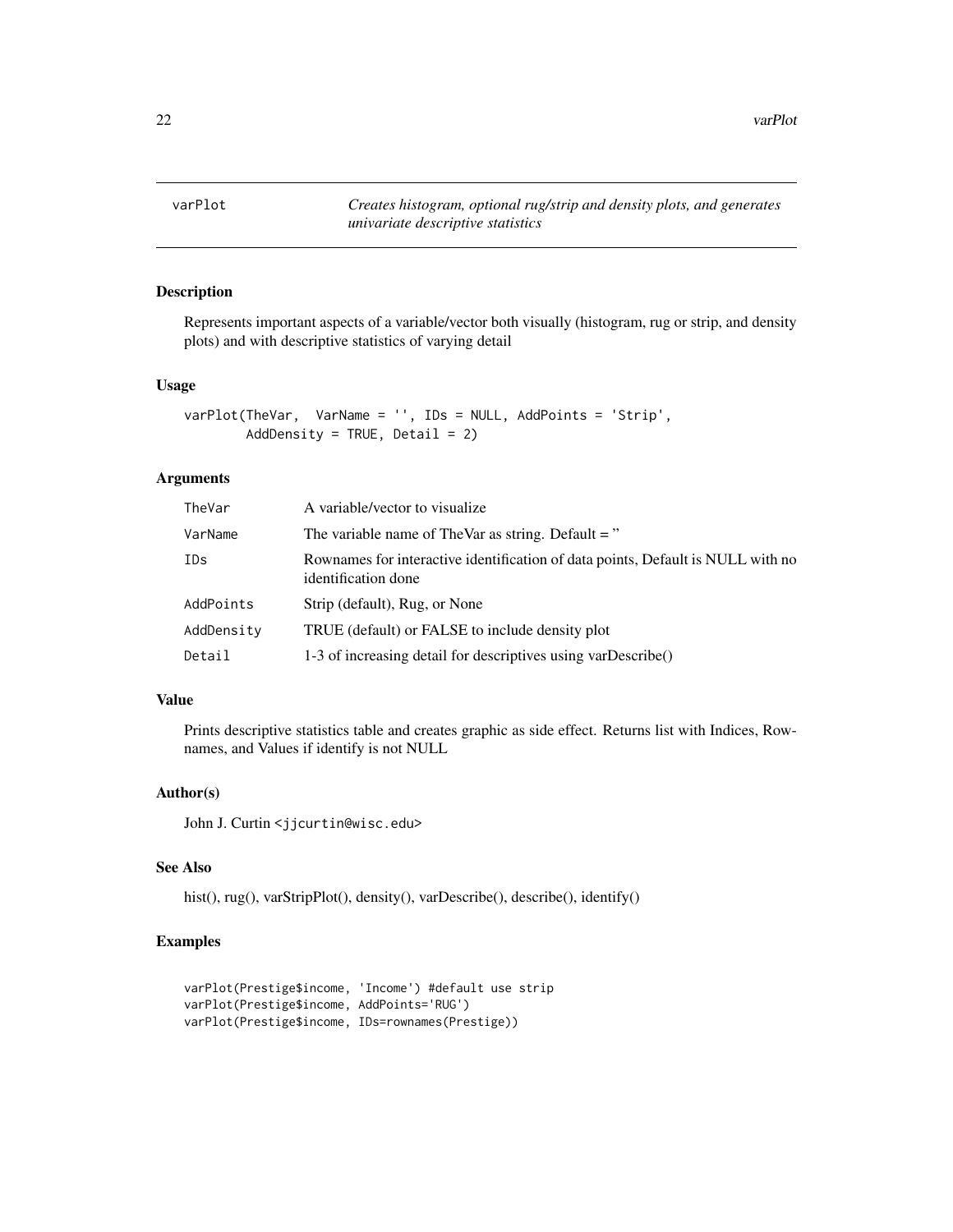<span id="page-22-0"></span>

Recodes levels of variable from old values to new values. Levels in Old are recoded to levels in New by matching position in these two vectors.

### Usage

varRecode(Var, Old, New)

### Arguments

| Var        | A variable to recode.              |
|------------|------------------------------------|
| 014        | Vector with original levels of Var |
| <b>New</b> | vector with new levels             |

### Value

Returns variable with new levels

### Author(s)

John J. Curtin <jjcurtin@wisc.edu>

### See Also

recode

```
##d$rIV1 = varRecode(d$IV1, c(-1,1), c(-.5, .5))
##d$rIV2 = varRecode(d$IV2, c(1,2,3), c(-.667, .333, .333))
##d$rIV3 = varRecode(d$IV3, c('A', 'B'), c('C', 'D'))
```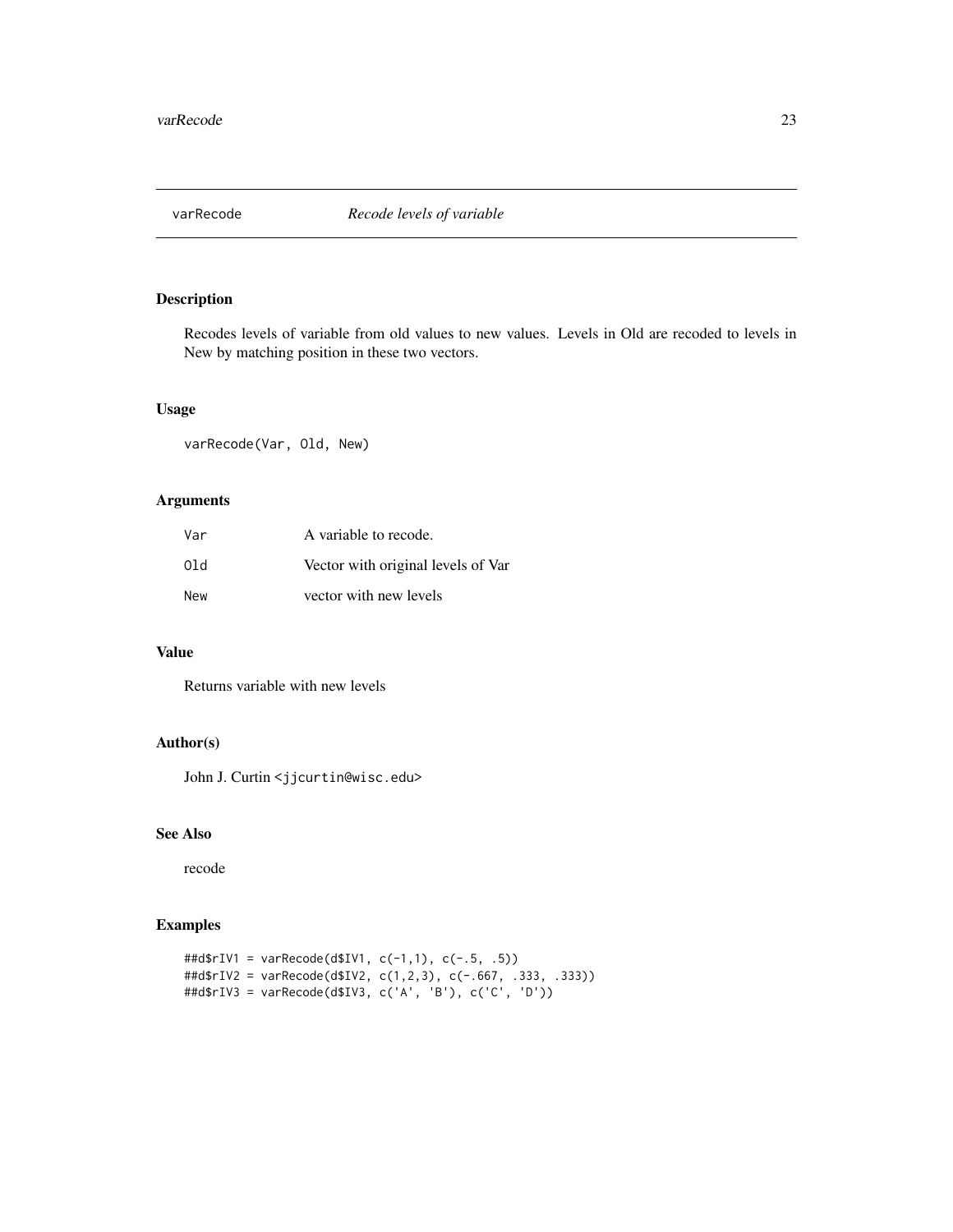<span id="page-23-1"></span><span id="page-23-0"></span>

Adds new variables/columns in dataframe to represent numeric regressors for a factor. Factors are coded using their currently defined contrast codes. This function is useful for control of a factor covariate when graphing and ignoring this factor and/or other lower-level control variables. For this purpose, POC coding will typically be set for factor prior to using lm.codeRegressor

### Usage

```
varRegressors(Data, VarName, RegressorNames = NULL)
```
### Arguments

| Data    | The dataframe to add regressors                         |
|---------|---------------------------------------------------------|
| VarName | Character string name of variable to code regressor for |
|         | RegressorNames Optional variable names for regressors.  |

### Value

Returns original data frame (Data) with addition of new regressors.

### Author(s)

John J. Curtin <jjcurtin@wisc.edu>

### Examples

```
d = Ornstein
contrasts(d$nation) = varContrasts(d$nation, Type='POC',
   POCList = list(c(3,-1,-1, -1),c(0,2,-1, -1), c(0,0,1,-1)))
d = varRegressors(d,'nation')
```
<span id="page-23-2"></span>varRename *Rename Variable in Dataframe*

#### Description

Renames a variable in specified dataframe.

#### Usage

varRename(Data, From, To)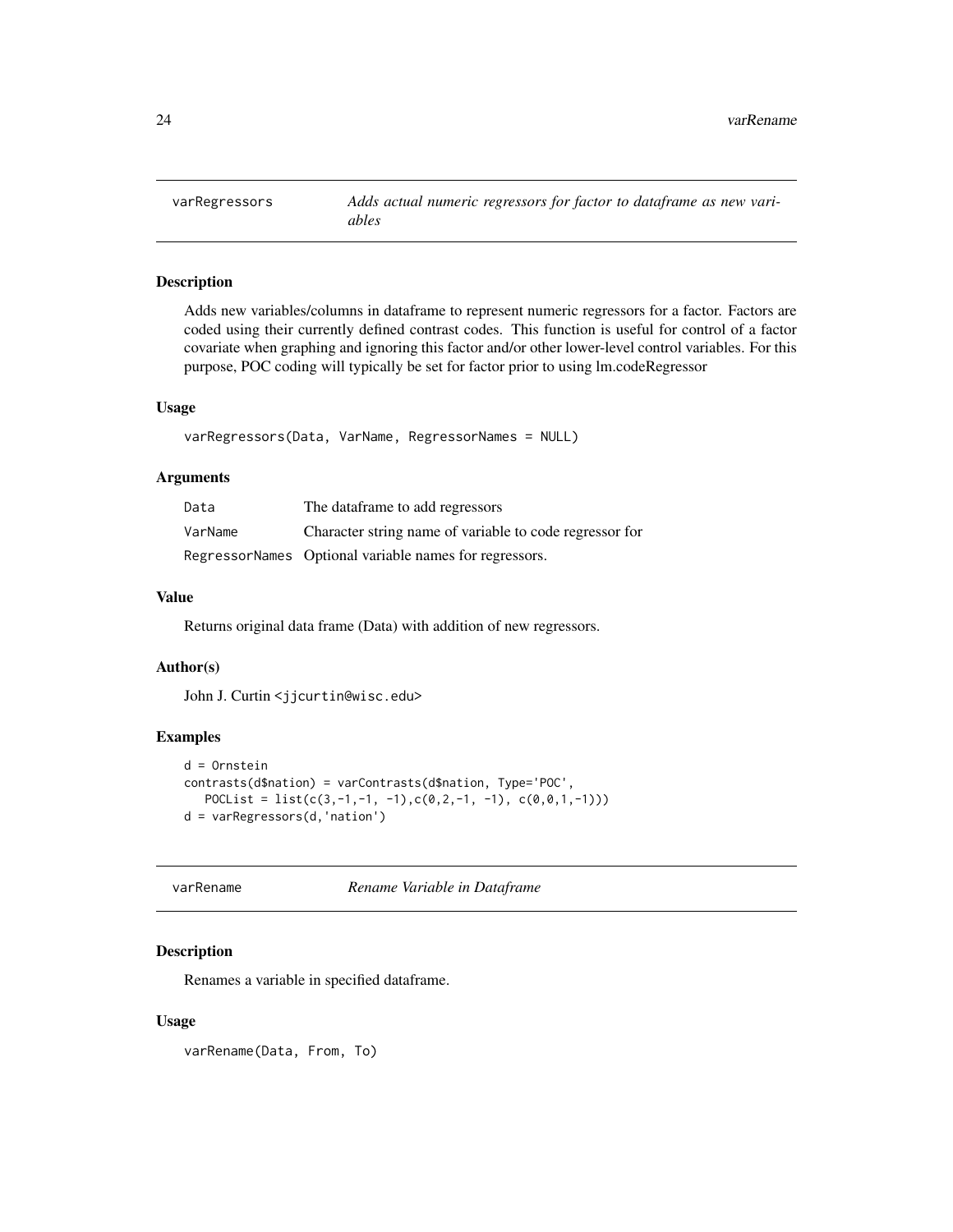#### <span id="page-24-0"></span>varReverse 25

#### Arguments

| Data | a dataframe object                                   |
|------|------------------------------------------------------|
| From | vector of original name(s) of variable(s) as strings |
| To   | vector of new name(s) of variable(s) as strings      |

### Value

Returns dataframe with new variable names for specified variable(s)

### Author(s)

John J. Curtin <jjcurtin@wisc.edu>

### Examples

```
d = data.frame(x=1:10, y=11:20)
names(d)
d = varRename(d, c('x', 'y'), c('x1', 'y1'))
names(d)
```

| varReverse | Reverse score an ordinal or boolean scored item/variable |  |  |
|------------|----------------------------------------------------------|--|--|
|------------|----------------------------------------------------------|--|--|

### Description

Reverse scores an item that was ordinal/interval scored or boolean.

### Usage

```
varReverse(Var, LowAnchor, HighAnchor)
```
### Arguments

| Var        | A variable to reverse score.      |
|------------|-----------------------------------|
| LowAnchor  | Absolute low value for variable   |
| HighAnchor | Absoluate high value for variable |

### Value

Returns variable new (reversed) scores

### Author(s)

John J. Curtin <jjcurtin@wisc.edu>

### See Also

recode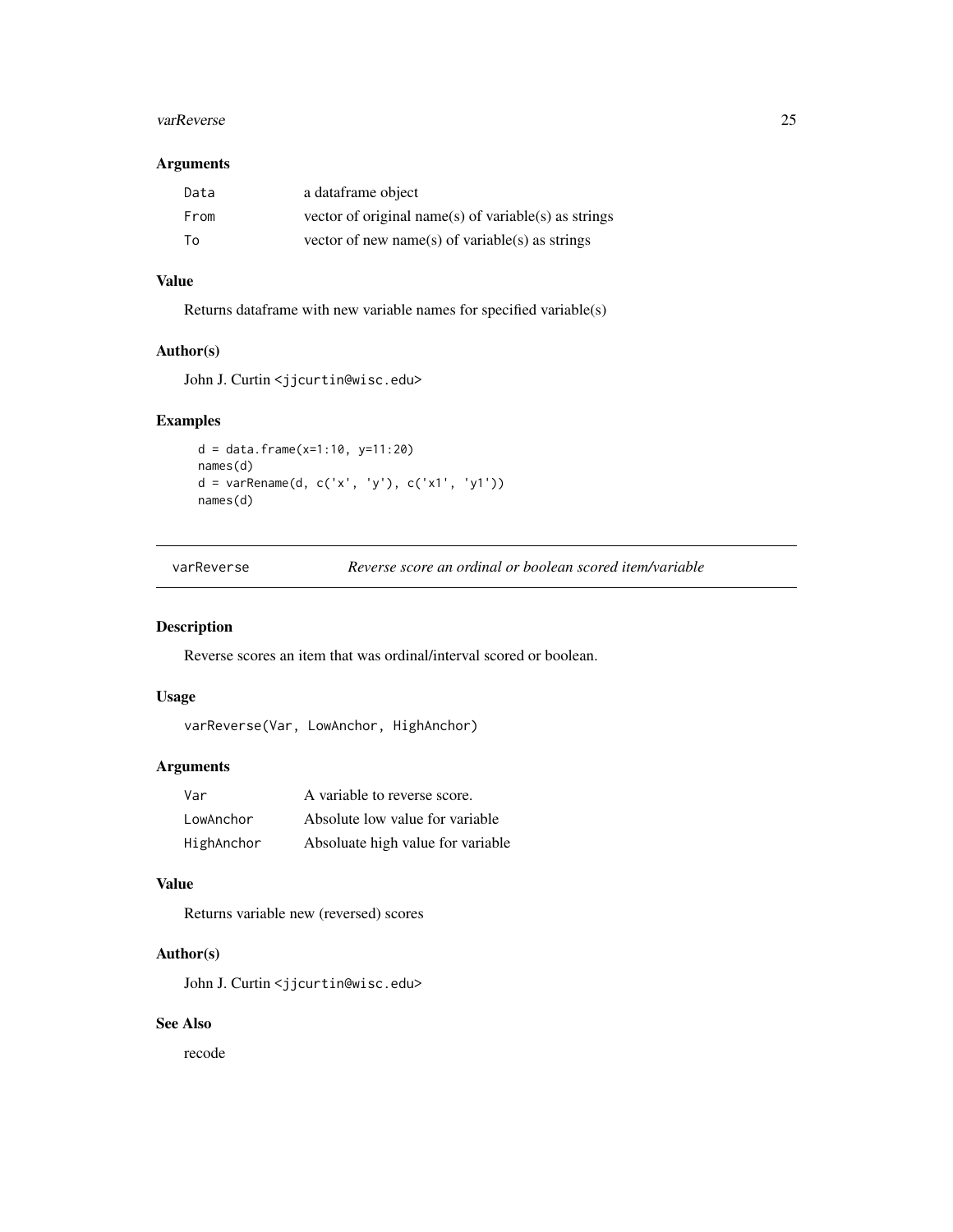### Examples

```
##d$Item5r = varReverse(d$Item5, 1, 5)
```
### varScore *Creates a total score from a sum of items*

### Description

Creates a total score from a sum of items in a data frame. Can do range checking for items, reverse scoring of items, and prorating for missing data.

#### Usage

```
varScore(Data, Forward, Reverse=NULL, Range = NULL, Prorate = TRUE, MaxMiss = .20)
```
#### Arguments

| Data    | a data frame that contains item scores among other variables                                                                                                                                                                                                                                                             |
|---------|--------------------------------------------------------------------------------------------------------------------------------------------------------------------------------------------------------------------------------------------------------------------------------------------------------------------------|
| Forward | a vector of variable names to indicate the items that should be summed as is (in<br>contrast to reverse scored). All items should be listed in EITHER Forward or<br>Reverse argument                                                                                                                                     |
| Reverse | a vector of variable names to indicate the items that should be summed after<br>reverse scoring the items. Range arugment (see below) must also be specified<br>to reverse score items. Default is NULL which indicates no items are reverse<br>scored. All items should be listed in EITHER Forward or Reverse argument |
| Range   | A numeric vector with two values for low and high anchor values for items.<br>Must be specified if any items will be reverse scored. Used also to do range<br>checking for all items. Default is NULL which indicates no range checking and<br>no reverse scored items                                                   |
| Prorate | A boolean to indicate if total score should be prorated for missing data. Default<br>is TRUE.                                                                                                                                                                                                                            |
| MaxMiss | Maximum acceptable percentage of missing data before total score will be set<br>to missing. Implemented regardless if Prorate is TRUE or FALSE. However, if<br>Prorate is false, should probably be set to 0                                                                                                             |

### Details

This is a flexible routine to score measures that consist of sums of items.

### Value

Returns vector of total scores for each participant

#### Author(s)

John J. Curtin <jjcurtin@wisc.edu>

<span id="page-25-0"></span>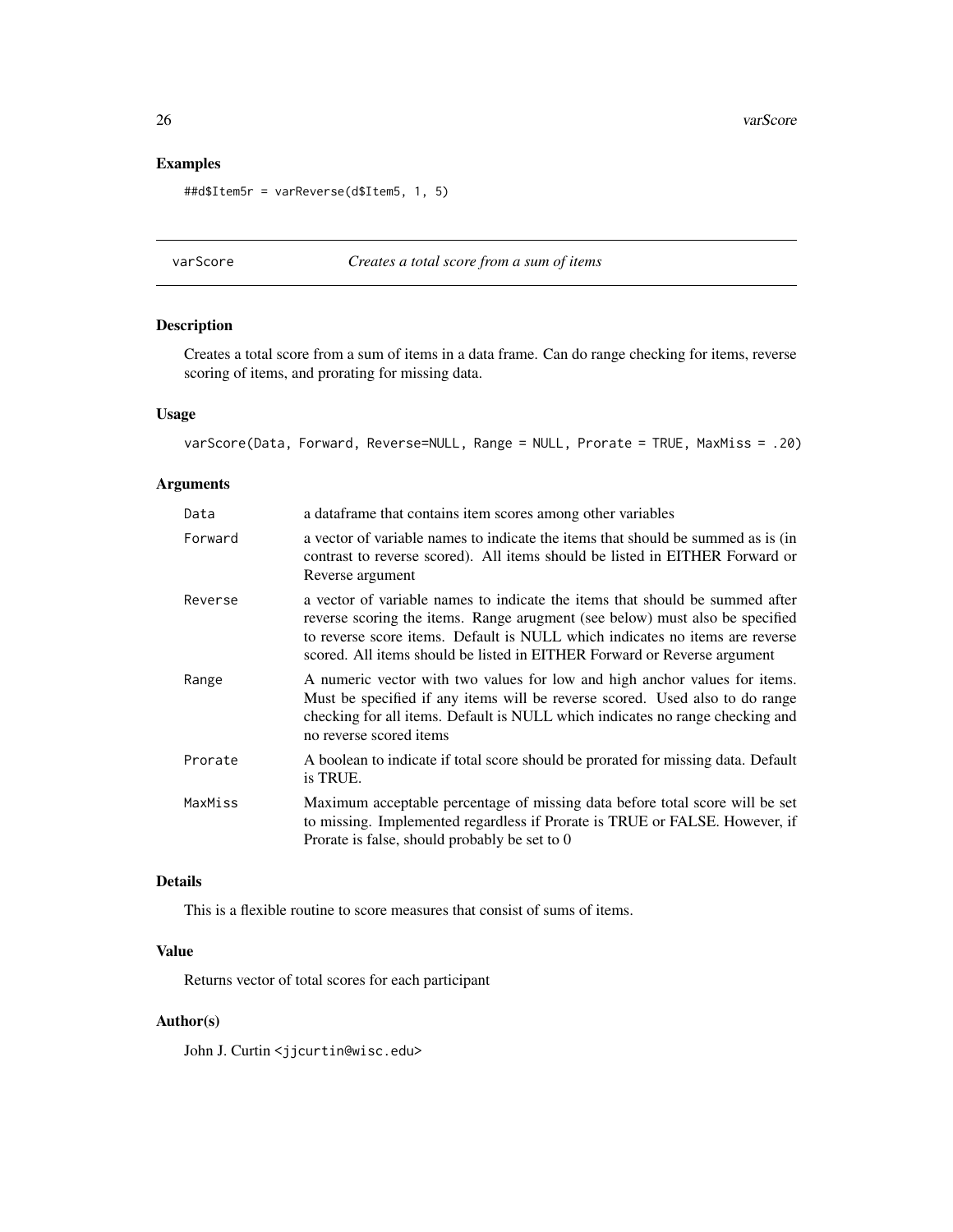#### varScore 27

```
##Same code not executable with sample dataframe
##varScore(d, c('I1', 'I3', 'I4'), Reverse= c('I2', 'I5'),
## Range = c(1,5), Prorate=TRUE, MaxMiss = .25)
```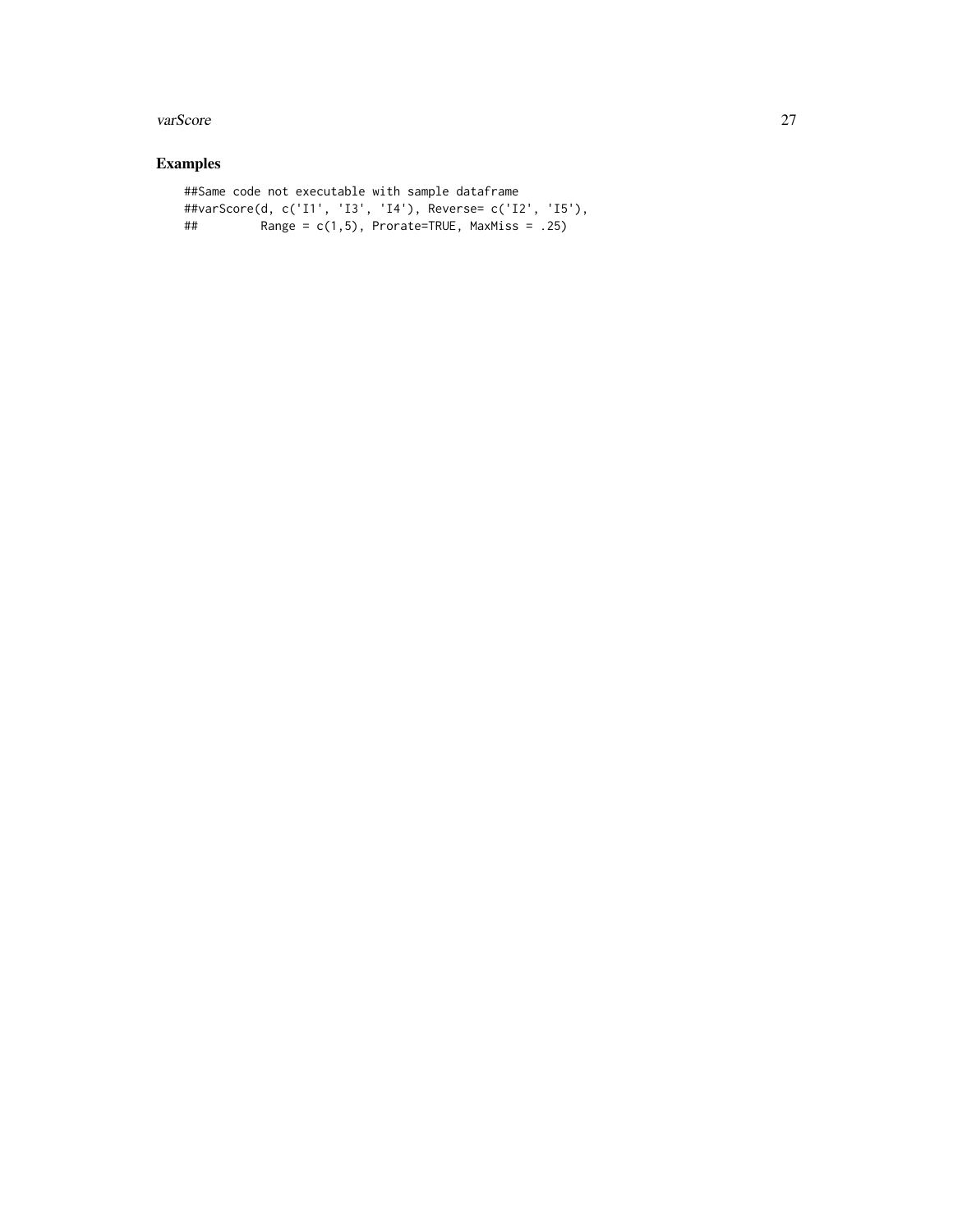# <span id="page-27-0"></span>**Index**

∗Topic descriptives varPlot , [22](#page-21-0) ∗Topic graphic figConfidenceBand , [6](#page-5-0) figStripChart , [7](#page-6-0) ∗Topic manip dfMerge , [2](#page-1-0) dfReadDat , [3](#page-2-0) dfRemoveCases , [4](#page-3-0) dfRownames , [5](#page-4-0) dfWriteDat , [5](#page-4-0) modelErrors , [15](#page-14-0) modelR2 , [16](#page-15-0) varContrasts , [18](#page-17-0) varDescribe , [19](#page-18-0) varParse , [21](#page-20-0) varRecode , [23](#page-22-0) varRename , [24](#page-23-0) varReverse, [25](#page-24-0) varScore, [26](#page-25-0) ∗Topic regression modelAssumptions , [9](#page-8-0) modelBoxCox, [10](#page-9-0) modelCaseAnalysis , [11](#page-10-0) modelCompare, [12](#page-11-0) modelCorrectSE , [13](#page-12-0) modelEffectSizes , [14](#page-13-0) modelPredictions , [15](#page-14-0) modelSummary, [17](#page-16-0) varContrasts , [18](#page-17-0) varRegressors , [24](#page-23-0) ∗Topic summary varDescribeBy , [20](#page-19-0) contrasts , *[19](#page-18-0)* dfMerge , [2](#page-1-0) , *[8](#page-7-0)* dfReadDat , [3](#page-2-0) , *[8](#page-7-0)* dfRemoveCases , [4](#page-3-0) , *[8](#page-7-0)*

dfRownames , [5](#page-4-0) , *[8](#page-7-0)*

dfWriteDat , [5](#page-4-0) , *[8](#page-7-0)*

figConfidenceBand, [6](#page-5-0) figStripChart , [7](#page-6-0) , *[8](#page-7-0)* lm.boxCox *(*lmSupport-deprecated *)* , [8](#page-7-0) lm.codeRegressors *(*lmSupport-deprecated *)* , [8](#page-7-0) lm.correctSE *(*lmSupport-deprecated *)* , [8](#page-7-0) lm.deltaR2 *(*lmSupport-deprecated *)* , [8](#page-7-0) lm.describeData *(*lmSupport-deprecated *)* , [8](#page-7-0) lm.describeGroups *(*lmSupport-deprecated *)* , [8](#page-7-0) lm.figSum *(*lmSupport-deprecated *)* , [8](#page-7-0) lm.mergeData *(*lmSupport-deprecated *)* , [8](#page-7-0) lm.pointEstimates *(*lmSupport-deprecated *)* , [8](#page-7-0) lm.readDat *(*lmSupport-deprecated *)* , [8](#page-7-0) lm.removeCases *(*lmSupport-deprecated *)* , [8](#page-7-0) lm.renameVar *(*lmSupport-deprecated *)* , [8](#page-7-0) lm.setContrasts *(*lmSupport-deprecated *)* , [8](#page-7-0) lm.setRownames *(*lmSupport-deprecated *)* , [8](#page-7-0) lm.stripChart *(*lmSupport-deprecated *)* , [8](#page-7-0) lm.sumSquares *(*lmSupport-deprecated *)* , [8](#page-7-0) lm.writeDat *(*lmSupport-deprecated *)* , [8](#page-7-0) lmSupport-deprecated , [8](#page-7-0)

modelAssumptions , [9](#page-8-0) modelBoxCox , *[8](#page-7-0)* , [10](#page-9-0) modelCaseAnalysis , [11](#page-10-0) modelCompare , *[8](#page-7-0)* , [12](#page-11-0) modelCorrectSE , *[8](#page-7-0)* , [13](#page-12-0) modelEffectSizes , *[8](#page-7-0)* , [14](#page-13-0) modelErrors, [15](#page-14-0) modelPredictions , *[8](#page-7-0)* , [15](#page-14-0) modelR2 , [16](#page-15-0) modelSummary , [17](#page-16-0)

varContrasts , *[8](#page-7-0)* , [18](#page-17-0)